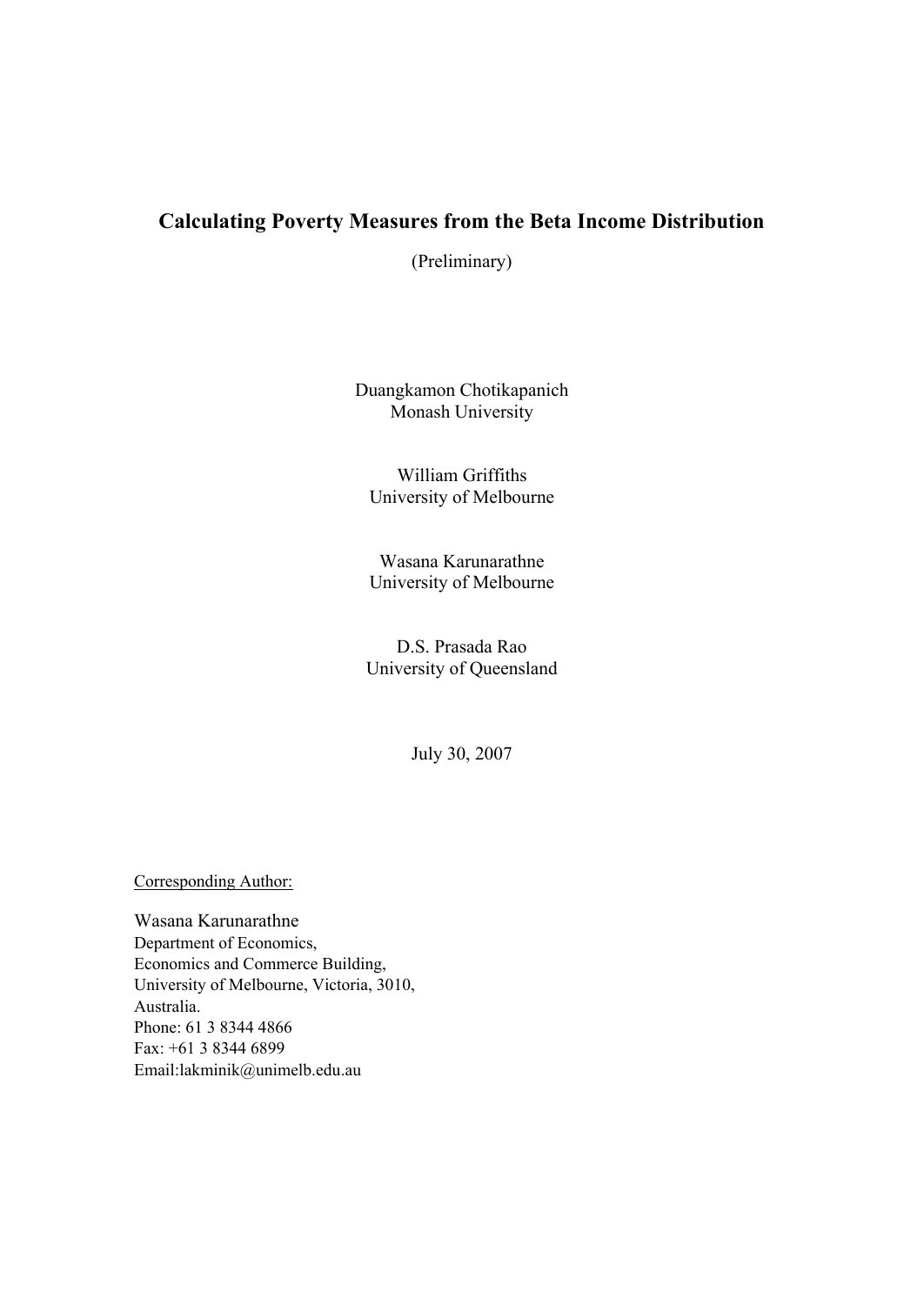#### **Abstract**

Data for measuring poverty and income inequality are frequently available in a summary form that describes the proportion of income or mean income for each of a number of population proportions, ordered according to increasing income. While various discrete measures can be directly applied to data in this limited form, these discrete measures typically ignore inequality within each group. To overcome this problem Chotikapanich, Griffiths and Rao (2007a) proposed a method of moments estimator for fitting a generalized beta distribution to limited data. They examined shifts in the income distributions and Lorenz curves for the period 1988 to 1993. In a subsequent paper [Chotikapanich *et al* (2007b)], the authors estimated generalized beta income distributions for 91 countries and used these estimates to examine changes in global inequality over the period 1993 to 2000.

In this paper we extend this work to the estimation of poverty measures. We show how values of poverty measures (the head-count ratio, the poverty-gap ratio, and measures suggested by Foster, Greer and Thorbecke, Watt, Atkinson, and Sen) can be computed from the parameters of beta distributions. The methodology is illustrated using World Bank data for Bangladesh, Thailand, urban and rural India, and urban and rural China for two periods around 1993 and 2000. The sensitivity of poverty assessments and their changes to the poverty threshold is examined.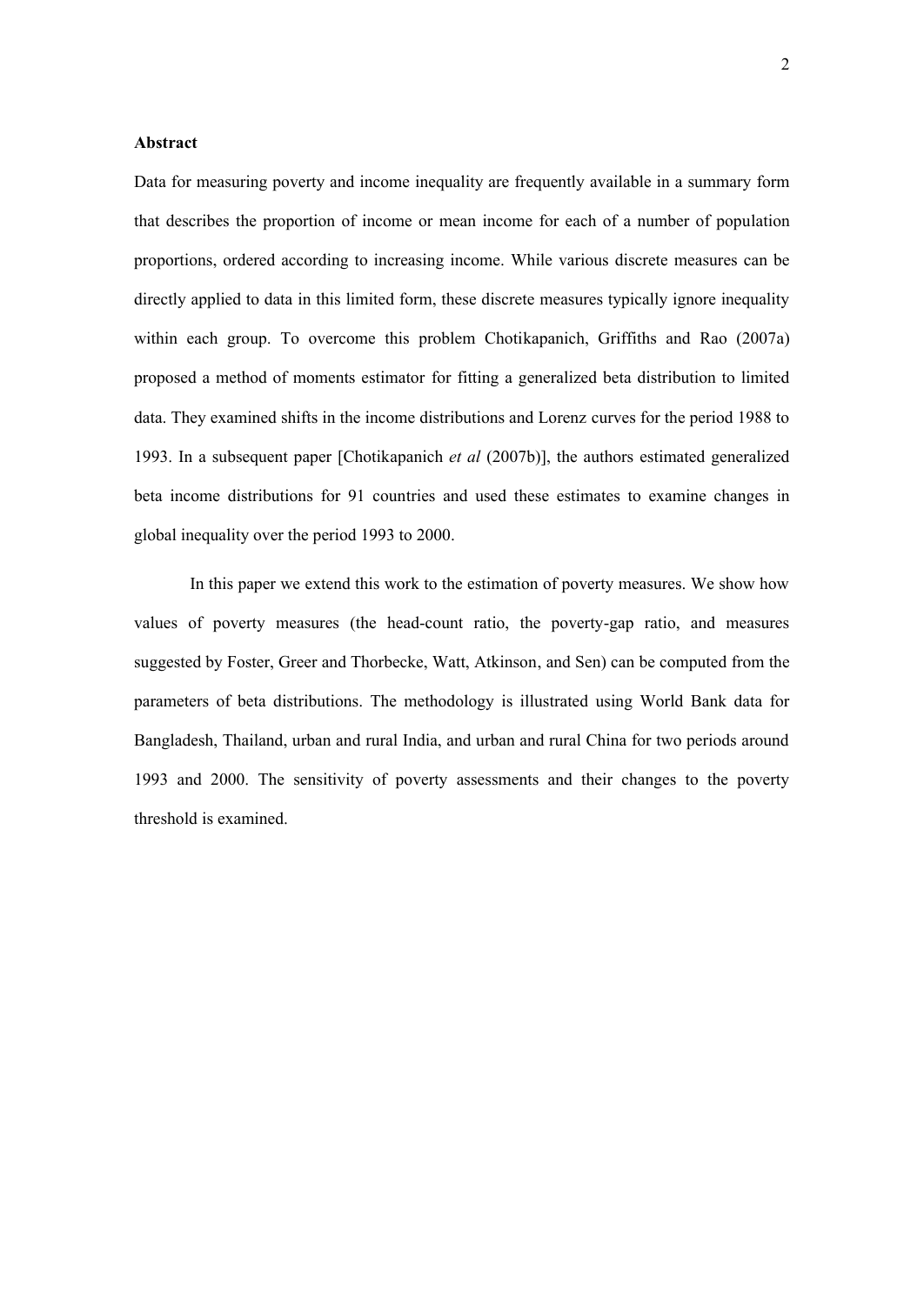#### **1. Introduction**

Given the prominence of research into global poverty and major efforts to reduce that poverty, measuring the incidence of poverty and how it has changed over time is of vital importance. In early years economic growth, achieved through liberalization and globalization, was expected to reduce poverty. If the benefit of growth is evenly distributed, such that incomes of the poor grow at the same rate as the growth of mean income, then a poverty reduction should be achieved. However, as growth has progressed a debate has evolved on whether poverty has actually been reduced or has increased. In the early years of this debate, researchers have shown theoretically and empirically that growth does little to reduce poverty because of escalating inequality in the early years of development (Kuznets, 1955; Chenery et al., 1974; Ahluwalia et al., 1979, 1980). After decades of debating, in recent years an increasing number of researchers (Deininger and Squire, 1996; Chen and Ravallion, 1997; Dollar and Kraay, 2004 for example) have challenged empirically the earlier view of the relationship between growth and inequality. According to these studies, there is not any consistent relationship between growth and income inequality. Calculating world income inequality, Bhalla (2002) and Sala-i-Martin (2002, 2006) argue that the world's income inequality has been rapidly declined since the 1980s. As a result, according to these studies, the fraction and the total number of poor in the world have also declined.

The world economy has been growing quickly during the last few decades. Thus, if growth reduces poverty and if there is no positive correlation between growth and income inequality, global poverty should have been rapidly reduced over the years. However, asking whether poverty has been reduced or to what extent it has been reduced opens the door for another popular debate. There are two broad categories of issues related to above debate, (1) the nature of the data, or what data should be used for poverty measurement and (2) the choice of a suitable measure for measuring the magnitude of poverty. A comparison of various studies in the literature shows that poverty measurement is very sensitive to these issues. For example, as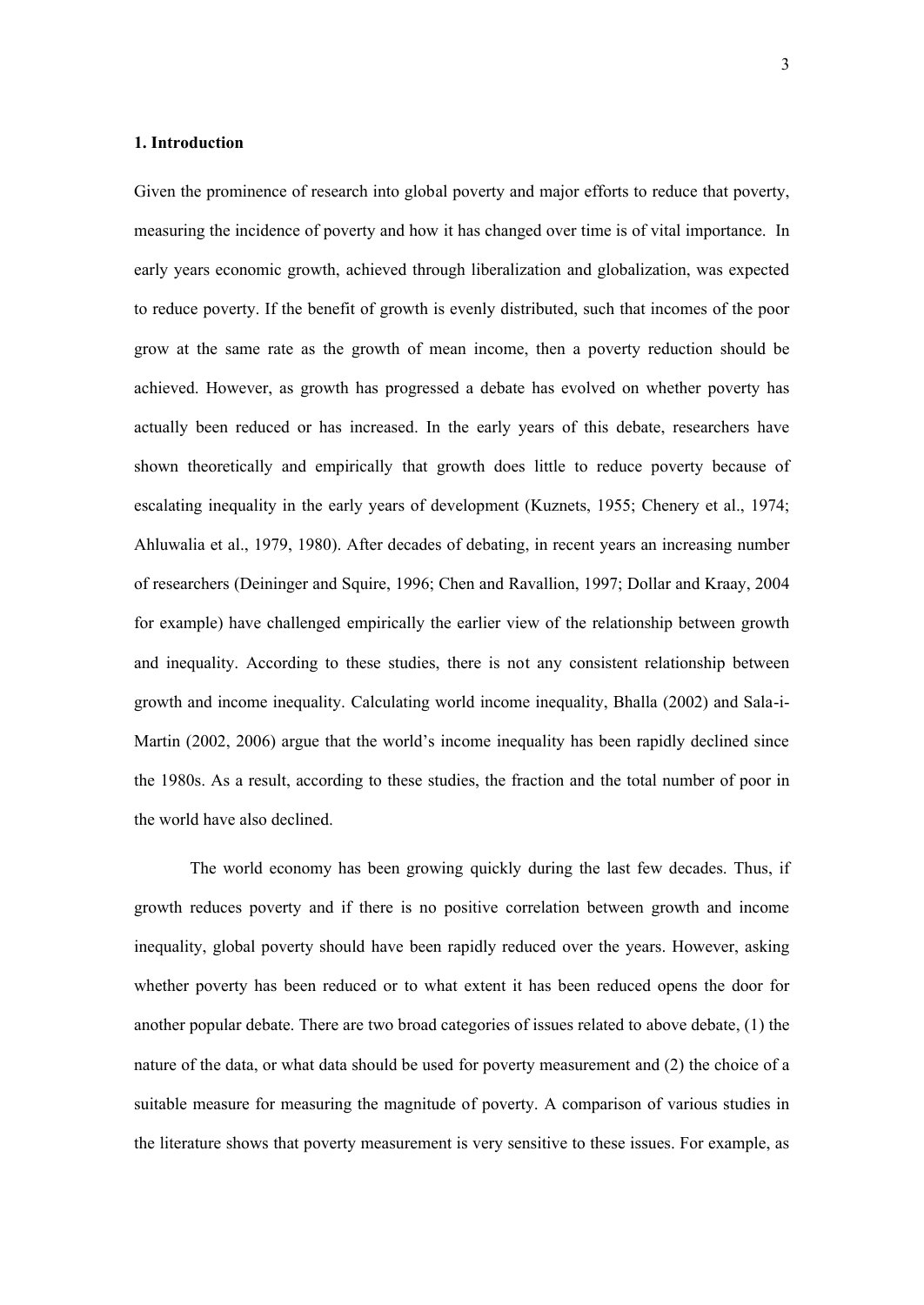Deaton (2005) explains, measured poverty using survey data is quite different to measured poverty computed using national accounts data. In another study, Coudouel et al. (2002) explain how poverty measures and the concept of poverty can be changed if income data is used instead of consumption data. Also, poverty measures typically depend on an income or expenditure level that is chosen as the poverty line and are sensitive to this choice. When measuring global poverty, converting a local poverty line into a poverty line that is useful for global comparisons creates additional complications. Although purchasing power parity (PPP) techniques are commonly used to convert local currencies into a global one, Ackland et al. (2006) point out how the number of poor in the world and the intensity of poverty can be changed depending on the method uses to calculate PPP.

In the context of this background, the purpose of this paper is to illustrate how poverty measures can be computed from an estimated generalized beta income or expenditure distribution. The World Bank has a large ongoing research project documented on its web page.<sup>1</sup> On this web page it is possible to calculate the incidence of poverty for numerous countries and several years. These calculations are based on Lorenz curves estimated from consumption and population proportions which in turn are compiled from data on a number of household surveys. Overviews of the World Bank's findings on the extent of poverty and how it has changed over time can be found in Chen and Ravallion (2004, 2007). In this paper we examine an alternative approach to estimating poverty. Instead of using estimated Lorenz curves, we fit beta distributions to population and consumption share data, following the method suggested by Chotikapanich, Griffiths and Rao (2007), and then estimate a variety of poverty measures from the beta distributions for consumption.<sup>2</sup> Both approaches – the direct estimation of Lorenz curves or the direct estimation of income or consumption distributions – have been used widely in the literature for measuring income inequality and other characteristics of income distributions. Kleiber and Katz (2003) review the various income

-

<sup>1</sup> http://iresearch.worldbank.org/PovcalNet/jsp/index.jsp

 $2^2$  Because of data availability, two of the twelve distributions that we estimate are for income not consumption; they are those for rural and urban China in 1992.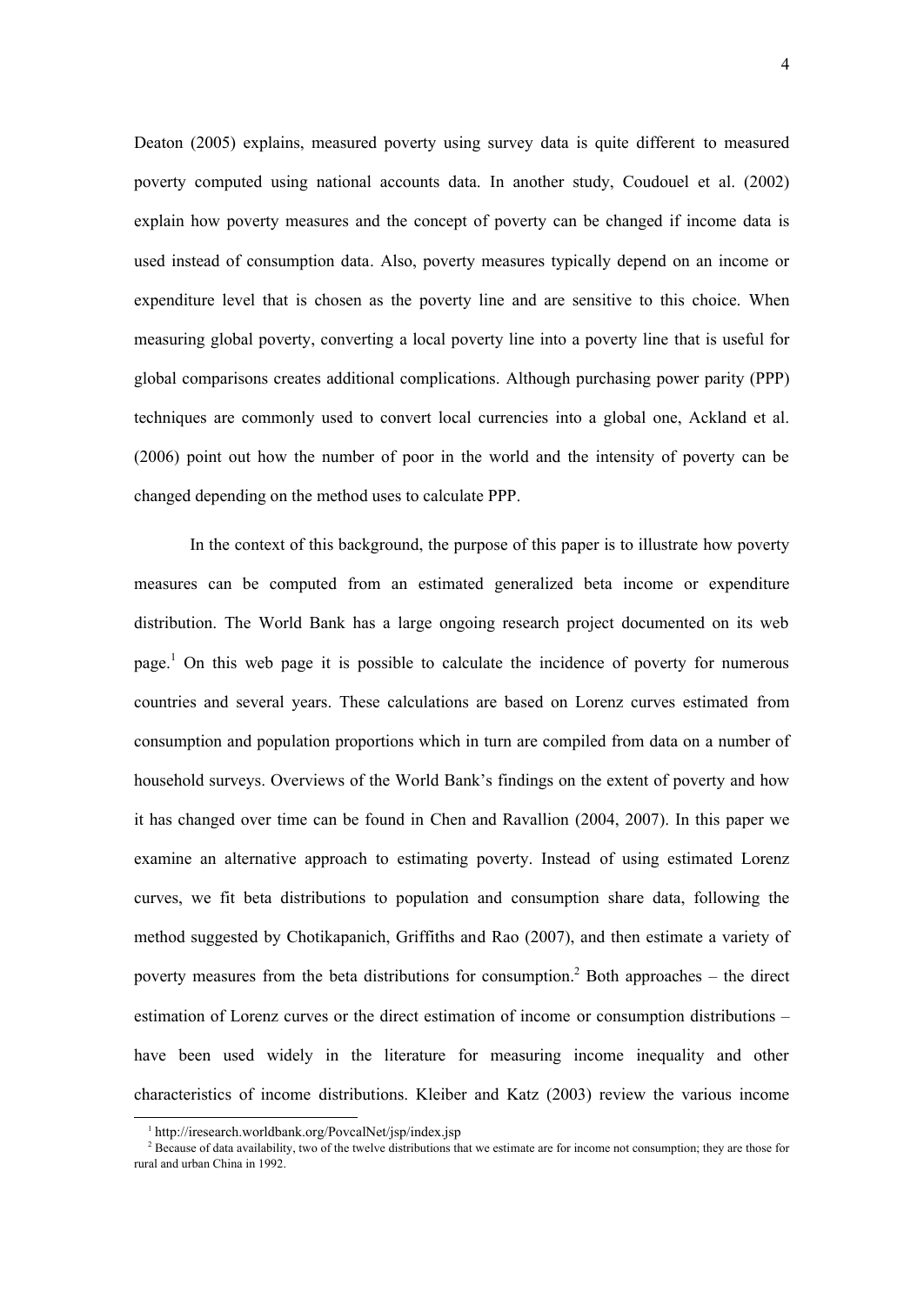distributions that have been estimated and their characteristics, and also provide a short summary of parametric Lorenz curves that have been estimated (p.26-29). The Lorenz curves employed by the World Bank are the general quadratic (Villasenor and Arnold, 1989) and the beta Lorenz curve (Kakwani, 1980). We have chosen the beta distribution as an alternative to Lorenz curve estimation for calculating poverty measures because (a) use of a distribution instead of a Lorenz curve is an obvious gap in the literature, (b) in our earlier work (Chotikapanich et al 2007a, 2007b) the beta distribution provided an excellent fit to available share data, and (c) estimated income or consumption distributions can be used to compute a variety of characteristics of those distributions, including the Lorenz curve, but it is not always possible to retrieve an underlying income distribution and its characteristics from a Lorenz curve.

In Section 2 we describe the beta distribution and how various poverty measures can be expressed in terms of the parameters of that distribution. The countries and years selected to illustrate the techniques are described in Section 3 along with a discussion of the data. The results are presented in Section 4 and concluding remarks made in Section 5.

#### **2. Poverty Measures and the Beta Distribution**

In this Section we show how various poverty measures can be computed under the assumption that the underling distribution for income or consumption is a beta distribution. We begin by introducing the beta distribution and notation related to it. The beta distribution that we use is more specifically described as the beta-2 distribution. Denoting its parameters as *b*, *p* and *q*, its probability density function (pdf) is given by

$$
f(y) = \frac{y^{p-1}}{b^p B(p,q) \left(1 + \frac{y}{b}\right)^{p+q}}
$$
  $y > 0$  (1)

where  $b > 0$ ,  $p > 0$  and  $q > 0$  and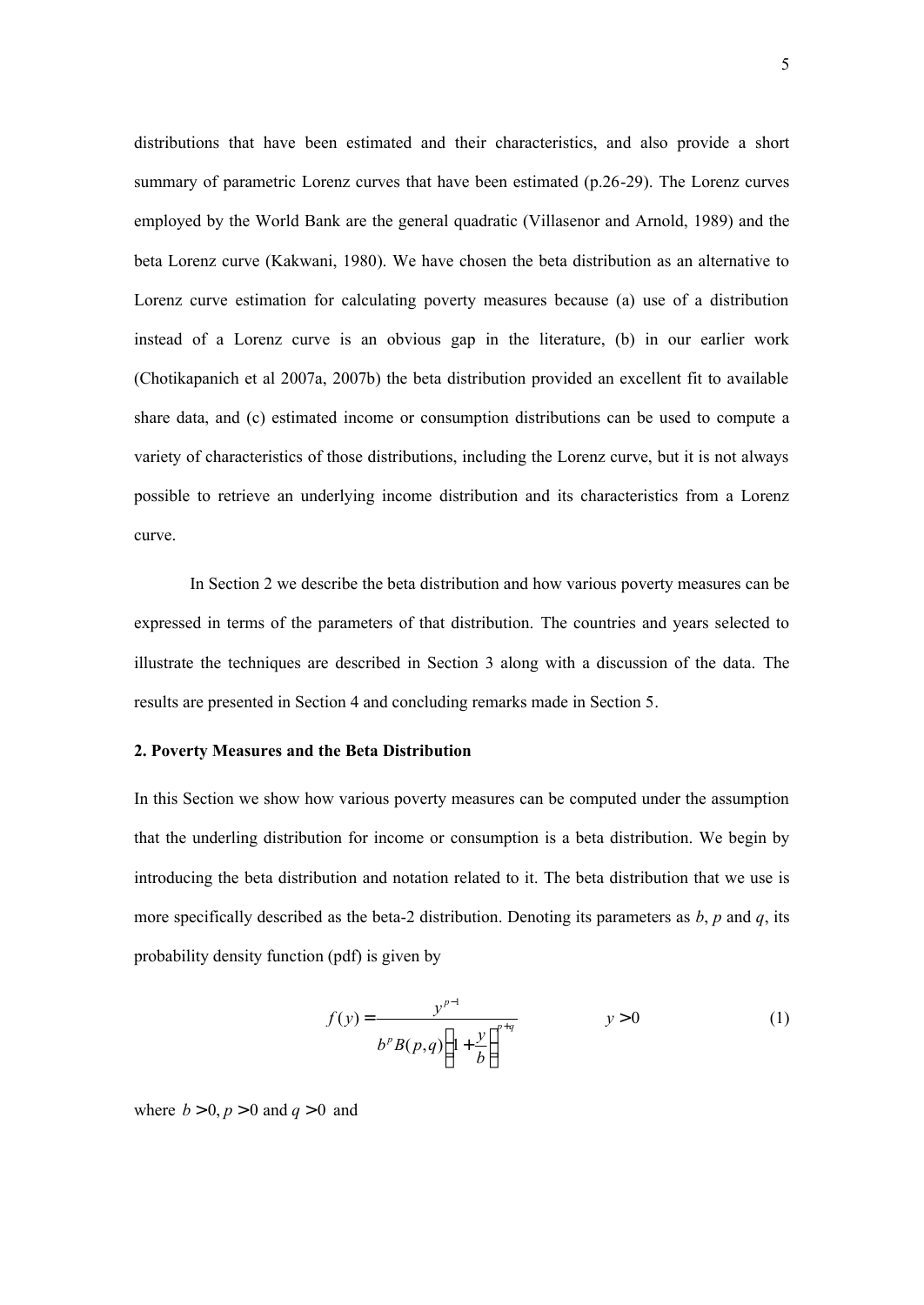$$
B(p,q) = \frac{\Gamma(p) \Gamma(q)}{\Gamma(p+q)} = \int_{0}^{1} t^{p-1} (1-t)^{q-1} dt
$$

For the mode of  $f(y)$  to be nonzero we require  $p > 1$ ; for the mean to exist  $q > 1$  is required. For the variance to exist we require  $q > 2$ . The corresponding cumulative distribution function (cdf) is given by

$$
F(y) = \frac{1}{B(p,q)} \int_{0}^{\lfloor y/(b+y) \rfloor} t^{p-1} (1-t)^{q-1} dt = B_{y/(b+y)}(p, q)
$$
 (2)

The function  $B_t(p,q)$  is the cdf for the normalized beta distribution defined on the  $(0,1)$ interval. It is a convenient representation because it is commonly included as a readilycomputed function in statistical software. If *T* is a standard beta random variable defined on the interval (0, 1), then the relationship between *T* and *Y* is

$$
T = \frac{Y}{b+Y}
$$
 
$$
Y = \frac{bT}{1-T}
$$

When they exist, the mean, mode and variance of *Y* are given by

$$
\mu = \frac{bp}{q-1} \qquad m = \frac{(p-1)b}{q+1}
$$

$$
\sigma^2 = \mu \left[ \frac{b(p+1)}{q-2} - \mu \right] = \frac{b^2 p(p+q-1)}{(q-1)^2 (q-2)} \tag{3}
$$

The Gini coefficient is given by

$$
G = \frac{2B(2p, 2q-1)}{pB^2(p, q)}
$$
(4)

All poverty measures are defined as the integral of a function over the interval  $(0, z)$ where *z* is called the poverty line or poverty threshold. Where that integral is an expectation of a function with the expectation taken with respect to the income density, it can be estimated using a sample average of that function. Thus, in such instances one way to compute (estimate)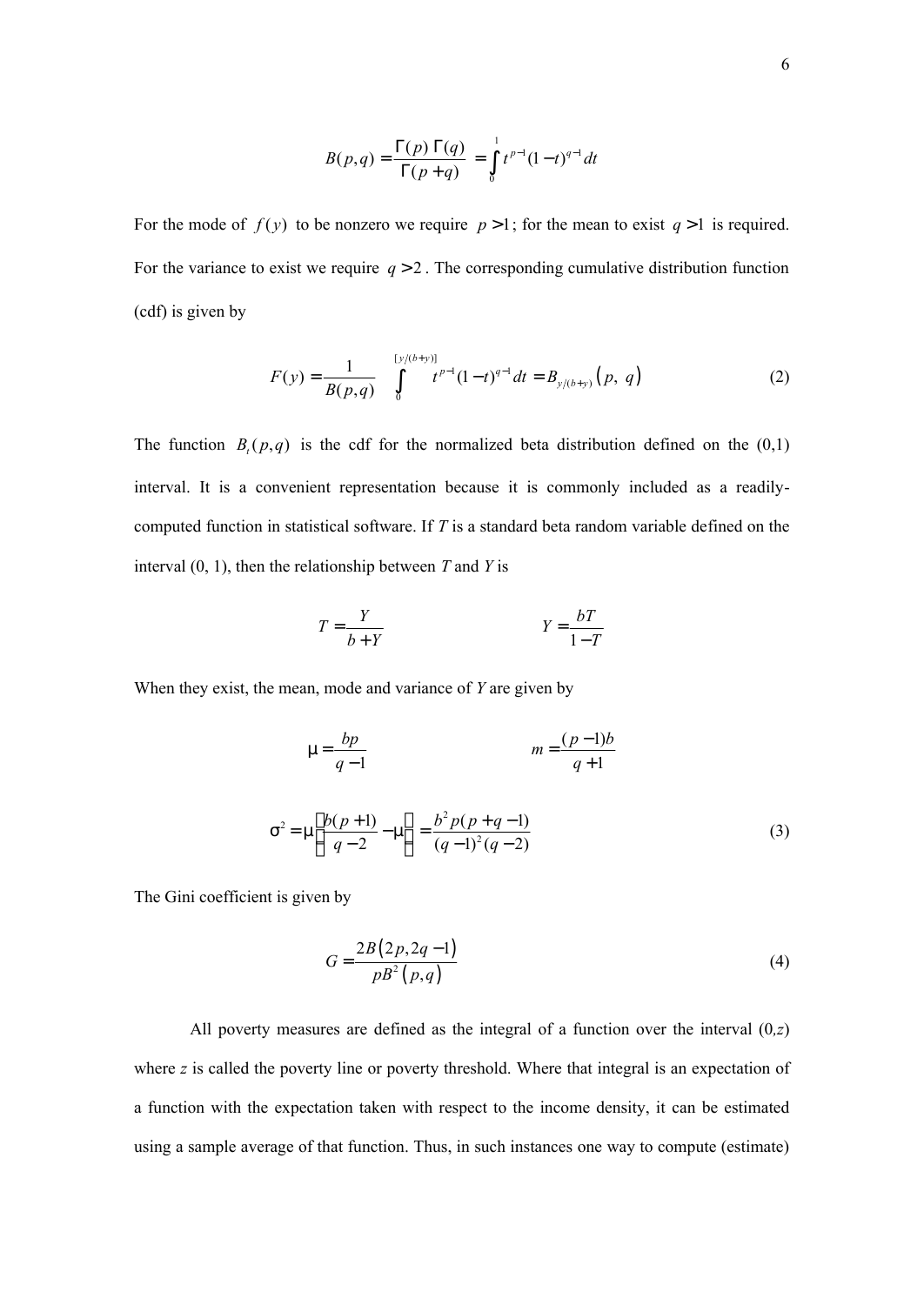a poverty measure is to generate a large number of observations from the beta distribution, compute a value of the function for each observation, and then average those values. Where possible, we prefer to derive exact expressions that are readily computable by software, but, in those instances where derivations are not possible, we can rely on a sample average from generated observations. Also, for instances where derivations of exact expressions are lengthy, computing the corresponding sample average provides a check on the validity of the derivations.

The most common poverty measure is the head-count ratio or proportion of poor which is given by

$$
H_z = F(z) = B_{z/(b+z)}(p,q)
$$
 (5)

The head-count measure provides useful information in its own right but it is also a component of other measures. It is commonly used to describe the number of poor in a country, but because it fails to provide additional information such as the intensity of poverty, other measures are also used. Before describing the other measures, it is convenient to introduce another quantity which is also a component of other measures. Specifically, the aggregate income-gap ratio is given by

$$
g_z = \frac{z - \mu_z}{z} \tag{6}
$$

where  $\mu_z$  is mean income of the poor. Poverty is greater the larger the difference between the poverty line and the mean income of the poor. For the beta distribution  $\mu_z$  is given by

$$
\mu_z = \frac{\int_0^z y f(y) dy}{F(z)} = \frac{\mu B_{z/(b+z)}(p+1, q-1)}{B_{z/(b+z)}(p, q)}
$$
(7)

The second equality in (7) holds because  $y f(y)$  is equal to  $\mu$  multiplied by a beta *pdf* with parameters  $[b,(p+1),(q-1)]$ . Kakwani (1999) notes that most poverty measures can be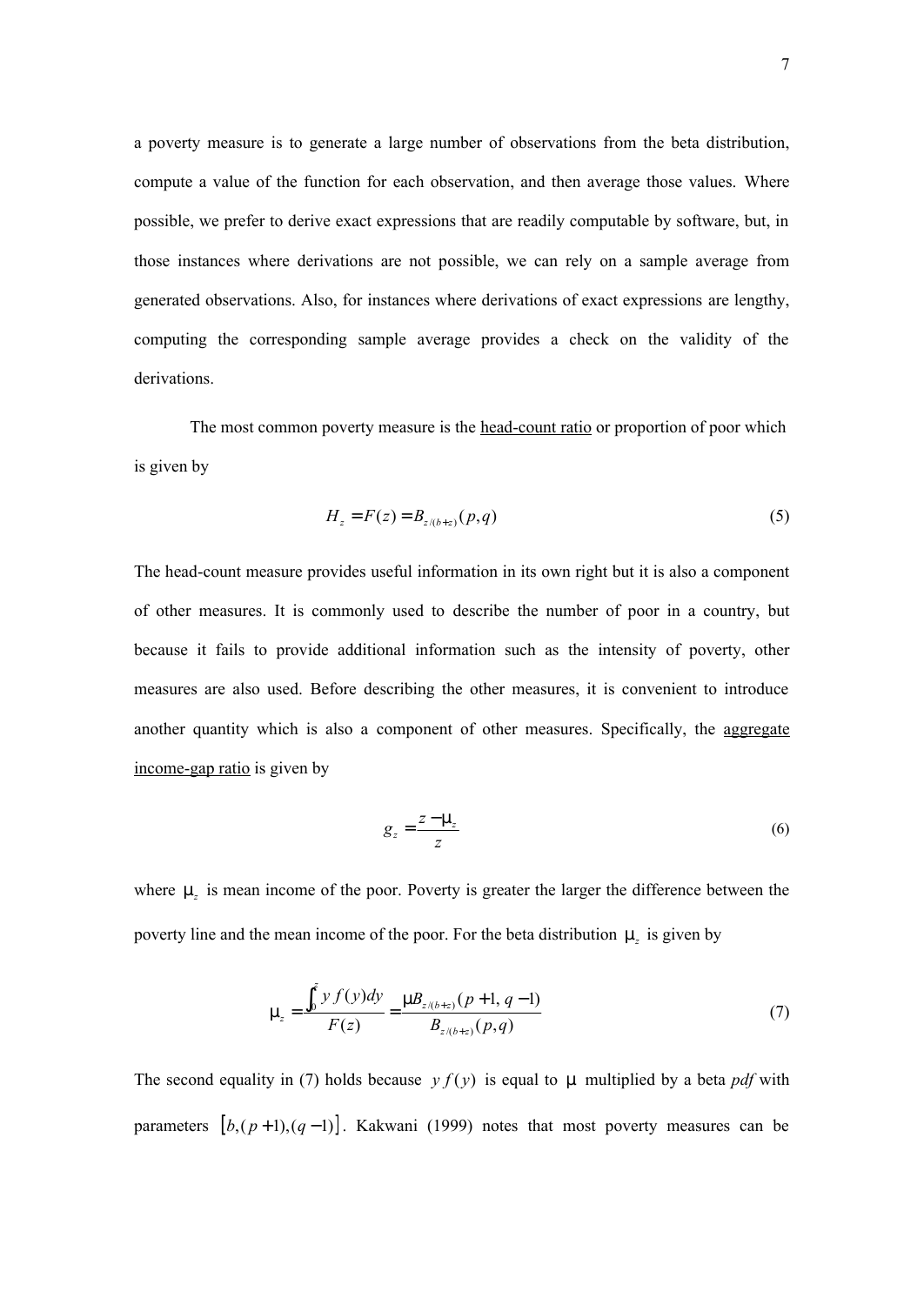written as some function of  $H_z$ ,  $g_z$  and a measure of inequality among the poor. The different measures differ in the way they combine these three components and in the measure of inequality that is used or implied. In our empirical work we compute  $H_z$ ,  $g_z$  and the Gini coefficient for the poor,  $G_z$ , as well as the poverty measures described below. The Gini coefficient for the poor is not the inequality measure implied by all poverty measures, but, to avoid adding to an already large number of graphs and results, we do not explicitly compute the other measures of inequality among the poor. In what follows we draw heavily from Kakwani (1999). Proofs of results appear in Appendix A.

To obtain a measure that accommodates not just the proportion of poor, but also the magnitude of poverty among those defined as poor, a number of alternatives to the head-count ratio have been suggested. The *poverty gap ratio* is the simplest extension. It is given by

$$
PG_z = \int_0^z \left(\frac{z-y}{z}\right) f(y) dy = H_z g_z \tag{8}
$$

A generalization of this measure is that suggested by Foster, Greer and Thorbecke (1984)

$$
FGT_z(\alpha) = \int_0^z \left(\frac{z-y}{z}\right)^{\alpha} f(y) dy \qquad \text{for } \alpha \ge 1
$$
 (9)

The poverty gap ratio is given by  $\alpha = 1$ . That is,  $FGT_z(1) = PG_z$ . Obtaining an exact expression for  $FGT<sub>z</sub>(\alpha)$  in terms of beta distribution integrals is difficult for the general case. However, note that

$$
FGT_z(\alpha) = E_f \left[ \left( \frac{z - y}{z} \right)^{\alpha} I(y \le z) \right]
$$
 (10)

where  $I(.)$  is an indicator function equal to unity when its argument is true and zero otherwise. Thus, we can estimate  $FGT<sub>z</sub>(\alpha)$  accurately by drawing a large number of observations from  $f(y)$ , say *M*, and computing the average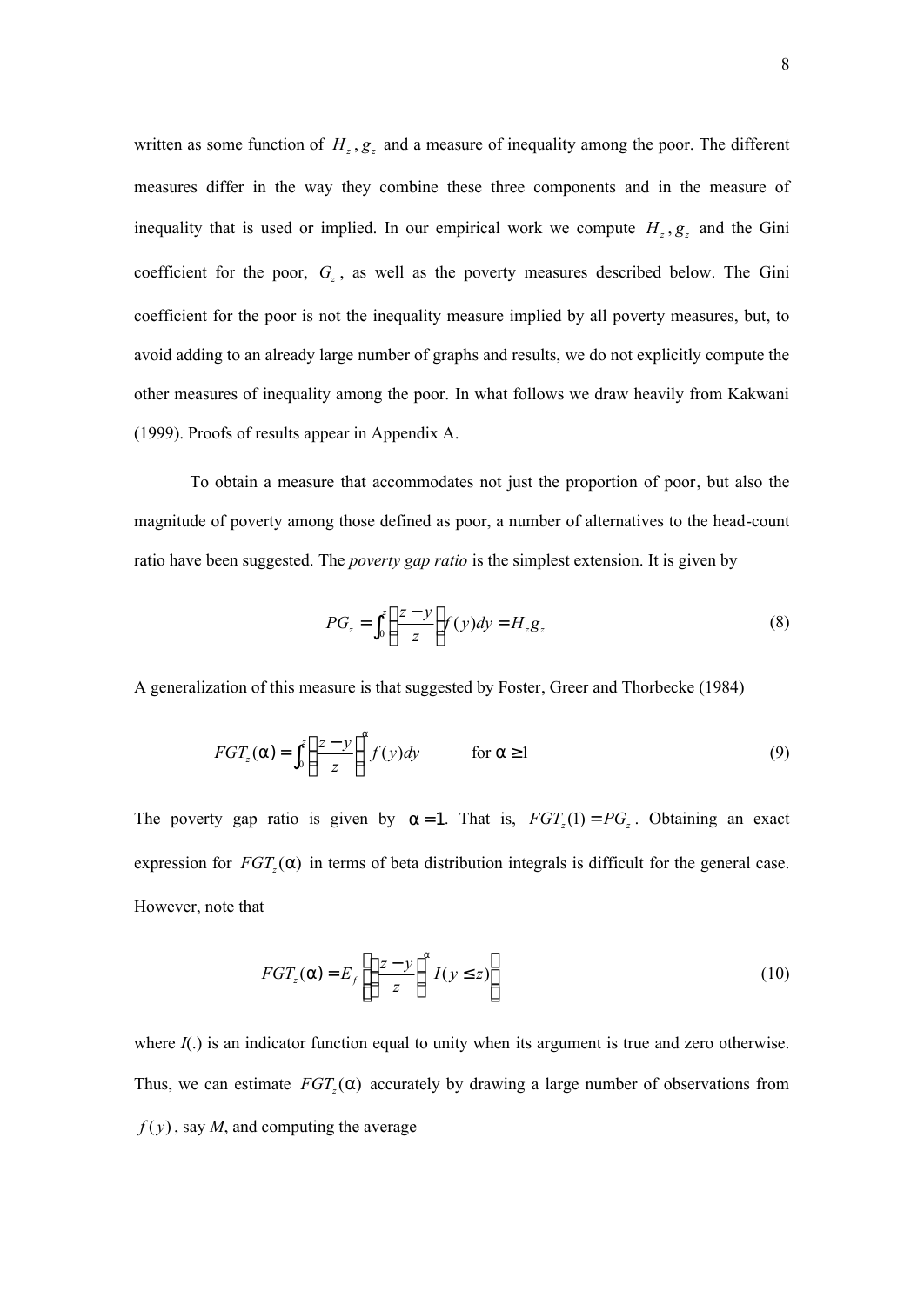$$
FGT_z(\alpha) = \frac{1}{M} \sum_{i=1}^{M} \left( \left( \frac{z - y_i}{z} \right)^{\alpha} I(y_i \le z) \right)
$$
 (11)

For the case  $\alpha = 2$ , a case commonly used in practice, more progress towards an exact expression can be made. Using the results in the Appendix we have

$$
FGT_z(2) = \int_0^z \left(\frac{z - y}{z}\right)^2 f(y) dy
$$
  
=  $H_z \left[g_z^2 + (1 - g_z)^2 \frac{\sigma_z^2}{\mu_z^2}\right]$  (12)

where  $\sigma_z^2$  is the variance of the incomes of the poor. It can be computed from

$$
\sigma_z^2 = \mu_z^{(2)} - \mu_z^2
$$

where the second moment  $\mu_z^{(2)}$  is

$$
\mu_z^{(2)} = \frac{1}{F(z)} \int_0^z y^2 f(y) dy = \frac{1}{F(z)} \frac{\mu b(p+1)}{q-2} B_{z/(b+z)}(p+2, q-2)
$$
 (13)

The next poverty measure that we consider is the Atkinson measure

$$
A_z(e) = \frac{1}{e} \int_0^z \left[ 1 - \frac{y^e}{z} \right] f(y) dy
$$
  

$$
= \frac{H_z}{e} \left[ 1 - (1 - g_z)^e \frac{\mu_z^{(e)}}{\mu_z^e} \right] \qquad \quad o < e \le 1
$$
 (14)

where  $\mu_z^{(e)}$  is the '*e*-th moment' for the income distribution of the poor. It can be calculated from

$$
\mu_z^{(e)} = \frac{b^e B(p+e, q-e)B_{z/(b+z)}(p+e, q-e)}{H_z B(p, q)}
$$
\n(15)

As  $e \rightarrow 0$ , the Atkinson measure approaches what is known as the Watt's poverty measure.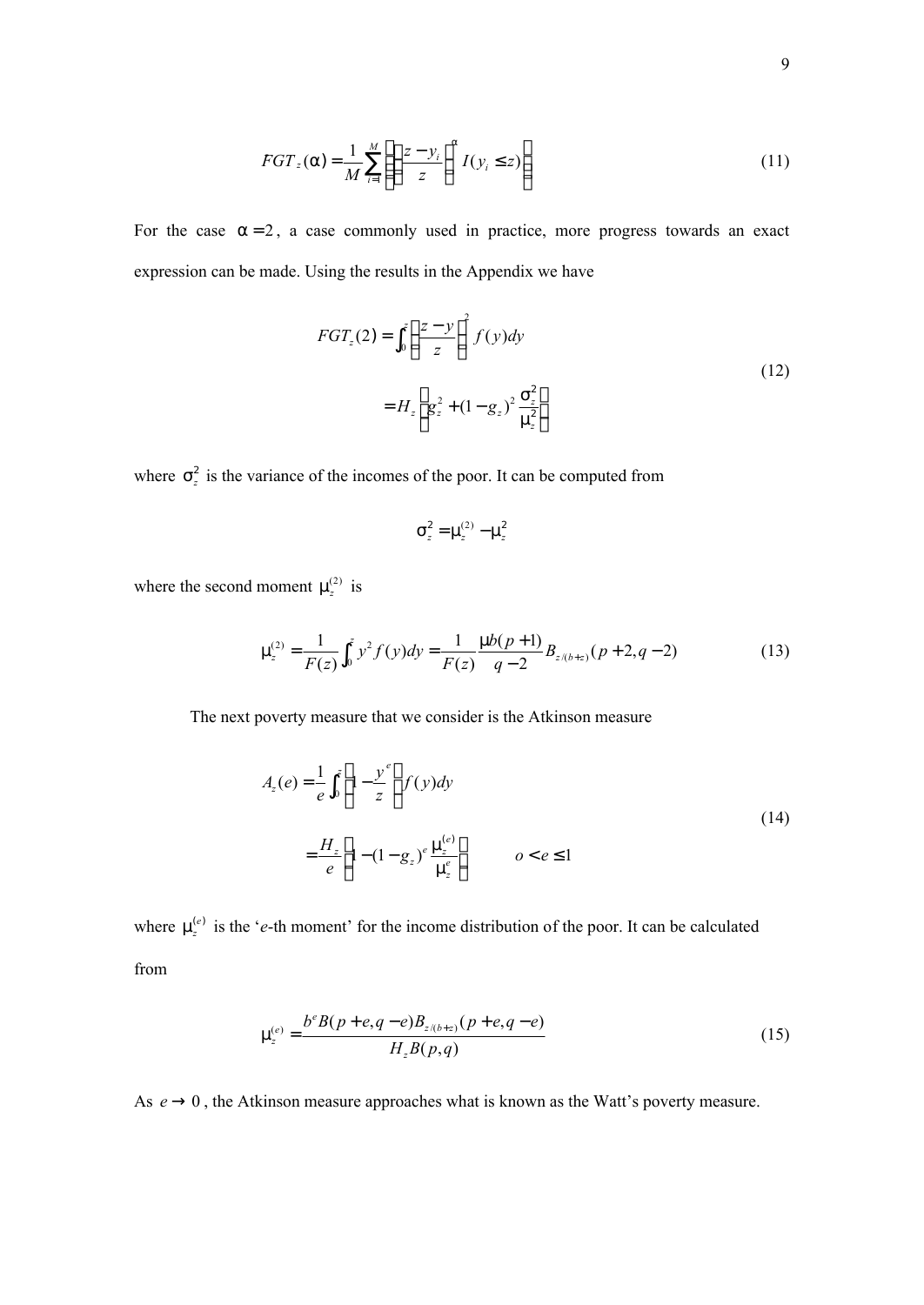$$
W_z = \int_0^z \left( \ln(z) - \ln(y) \right) f(y) dy \tag{16}
$$

Expressing this measure in terms of beta functions is not straightforward so we estimate it from

$$
\bar{W}_z = H_z \ln(z) - \frac{1}{M} \sum_{i=1}^{M} \ln(y_i) I(y_i \le z)
$$
\n(17)

where  $(y_1, y_2, K, y_2)$  are a set of draws from the beta distribution with parameters *b*, *p* and *q*. Kakwani (1999) suggest a closely related measure given by  $K_z^* = 1 - \exp(-W_z)$ .

Another popular poverty measure is that proposed by Sen. It is given by

$$
S_z = 2\int_0^z \left(\frac{z-y}{z}\right) \left(\frac{F(z)-F(y)}{F(z)}\right) f(y) dy
$$
  
=  $H_z (g_z + (1-g_z)G_z)$  (18)

where  $G_z$  is the Gini coefficient for the poor given by

$$
G_z = -1 + \frac{2}{\mu_z F^2(z)} \int_0^z y F(y) f(y) dy
$$
  
= -1 +  $\frac{\mu}{\mu_z F^2(z)} \Big[ GB_{z/(b+z)}(2p+1, 2q-2) + B_{z/(b+z)}^2(p+1, q-1) \Big]$  (19)

The necessary steps for computing the above measures are summarized in Appendix B. In the next Section we describe the data used to illustrate our computations.

### **3. Data and Examples**

The formulae described in the previous Section were used to estimate and compare poverty in four Asian countries for two years around 1992 and 2000. The four countries chosen were China, India, Bangladesh and Thailand, with estimates for both rural and urban regions being obtained for India and China. China, India, and Bangladesh were chosen because they are three of the world's most populous countries; Thailand was chosen as an example of a transitional economy that has grown rapidly over the past few decades.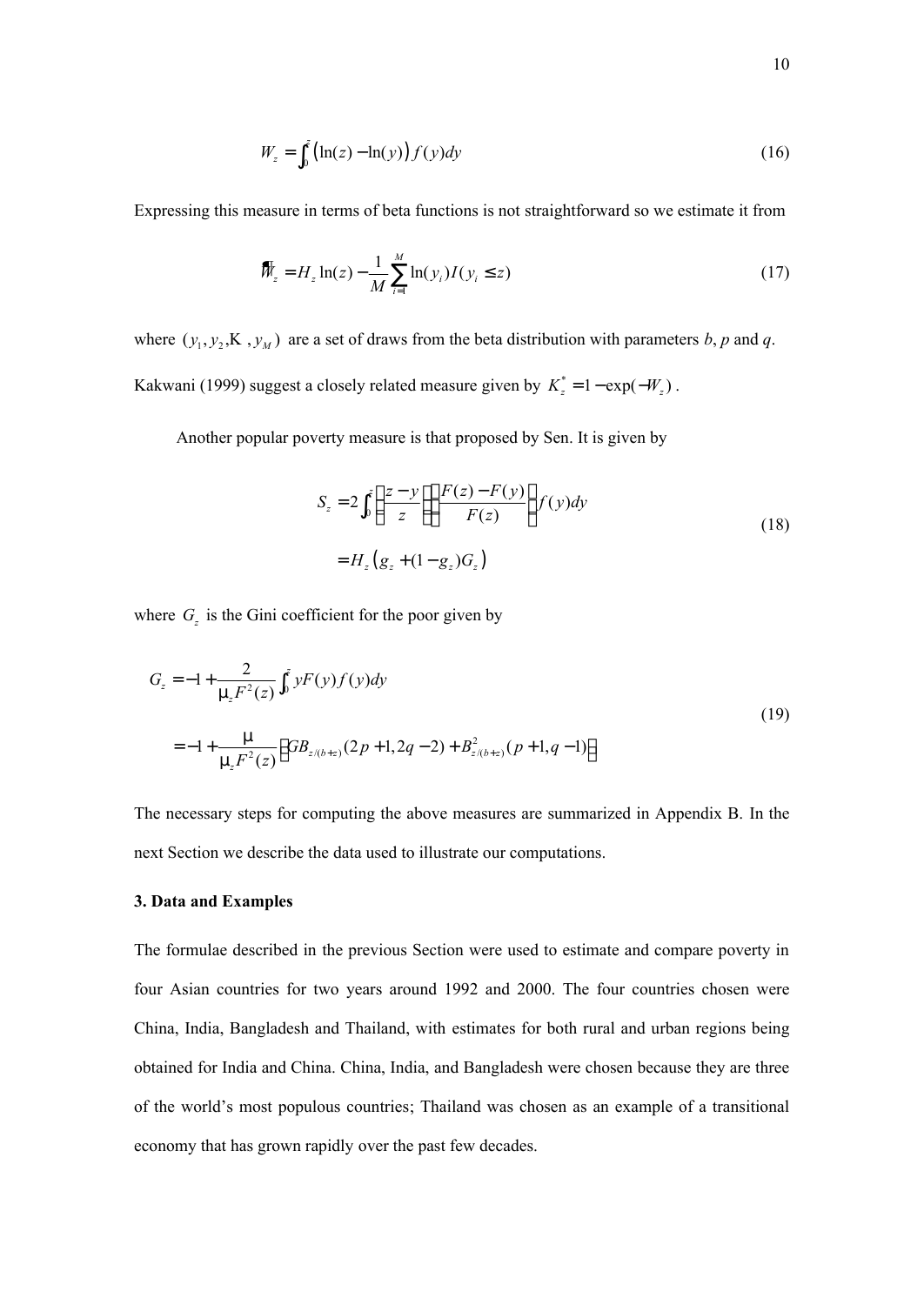Currently China is the world's most populous country. It has an estimated population of 1.30 billion (in 2005) with an average annual growth rate of 0.65 during the period of 2001- 05. India is the second most populated country with 1.08 billion people in 2005. Its average population growth rate of 1.49 over the period of 2001-05 is significantly higher than that of China. It has been forecast that India will replace China as the most populous country in the world in about 30 years (US Bureau of Statistics). Although the urban population in India has increased over recent years due migration to larger cities, around 70% still lives in rural areas.

China and India are among the five largest economies in the world (in PPP terms in 2005) with an estimated GDP (PPP) of 8.81 and 3.77 trillion dollars, respectively (World Bank, 2006). The average annual GDP growth rate in China for the period of 2001-05 was 9.5% while India grew at a rate of 7% during the same period. However, GDP per capita in these countries is relatively low, being 6,757 in China and 3,452 in India, compared to the other larger economies (41,890 in United Sates for example).

With 144.82 million people, Bangladesh is ranked as the 8th most populous country in the world (World Bank, 2006). Bangladesh's average GDP growth was 5.4% over the period of 2001-05. However, Bangladesh still remains as one of the lowest income countries with per capita income of just \$2,053 (ppp terms).

To estimate the beta distributions for consumption for each of the countries in each of the years we used the raw grouped data on the World's Bank web pages (used there for estimating Lorenz curves). The estimation technique used is that described in Chotikapanich et al (2007a). Mean monthly consumption for each group in PPP terms was calculated from the consumption proportions in the raw data and from the World Bank's calculation of overall mean monthly consumption in PPP terms. Table 1 contains the estimates of the beta distribution parameters for the different countries for each of the two years. Also included are mean monthly consumption and the Gini coefficients with two estimates of the latter being given, one from the Lorenz curves estimated by the World Bank and one from the expression in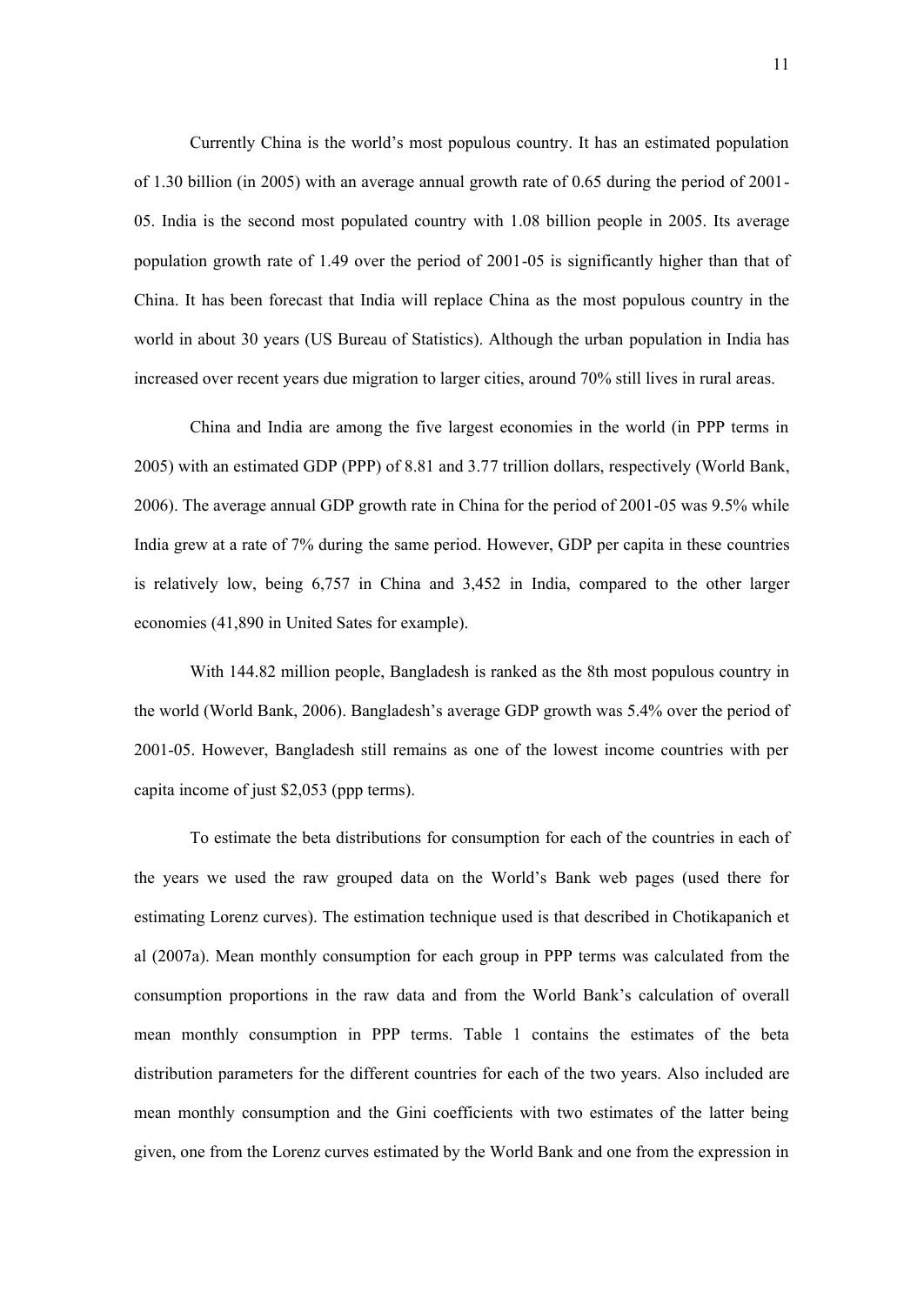equation (4). In general the two sets of Gini estimates are very similar; an exception is urban India in 1992. These results need further investigation. A check of the mean incomes implied by the beta distribution estimates  $\mu = bp/(q-1)$  also yields mean incomes close to those used by the World Bank.

#### **4. Results**

We present the results in a variety of tables and graphs. It has been conventional to report values of poverty measures for poverty lines of \$1.08 and \$2.16 per day. These values are presented in Tables 2 and 3 for the measures  $H =$  head-count ratio,  $G =$  aggregate income-gap ratio,  $PG =$  poverty gap ratio,  $FGT2 =$  Foster-Greer-Thorbecke measure with parameter  $\alpha = 2$ , *S* = Sen measure,  $A5$  = Atkinson measure with parameter  $e = 0.5$ , and  $W =$  Watt measure. Although less conventional, we also report values of the measures for a poverty line of \$5.40 in Table 4. Doing so gives a more complete picture of the left side of the distribution and the extent of poverty, although it may include parts of the population not regarded as experiencing extreme poverty. In Figures 1 to 7 the values of each of the measures is graphed against alternative values for the poverty line varying from \$30 per month to \$160 per month for each of the countries/areas and the two years. From the tables and graphs we can assess which countries/areas exhibit the greatest extent of poverty and we can examine whether the ranking of countries is sensitive to the choice of poverty measure or the choice of poverty line. In addition we can examine whether poverty has declined in each country over time and where this decline, if it exists, has been greatest.

In 1992 the ranking of countries/areas according to highest incidence of poverty is generally India-rural, China-rural, Bangladesh, India-urban, Thailand and China-urban. For the head-count ratio this ordering depends on the poverty line. Bangladesh exhibits a higher proportion of poor than China-rural at larger values of the poverty line, although, in general, the proportions from these countries are similar; also, for consumption greater than approximately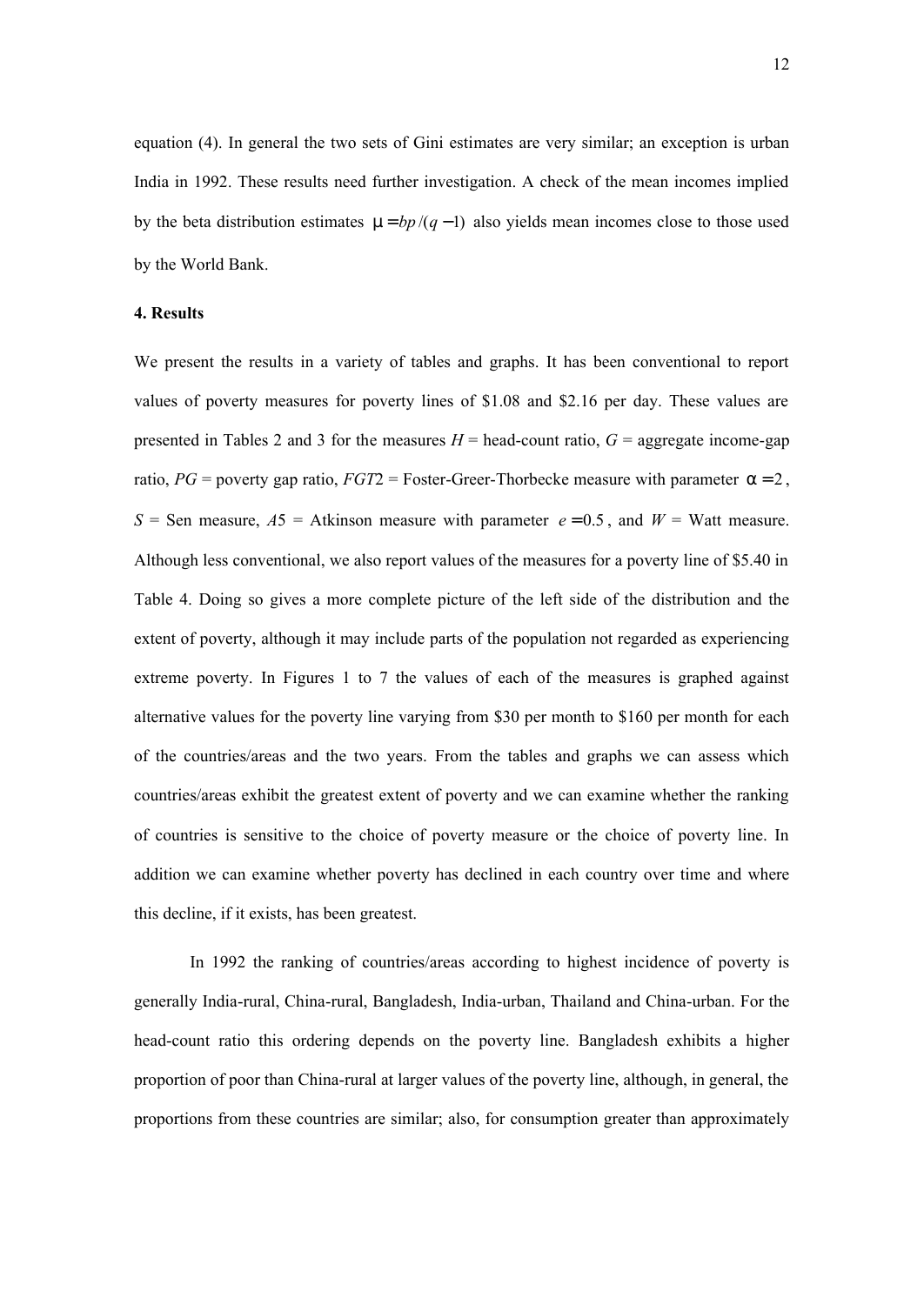\$130 per month the proportion of poor in China-urban is greater than that for Thailand. For all

other poverty measures the ranking is consistent for all values of the poverty line.

In 2000 India-rural continues to exhibit the highest incidence of poverty and Chinaurban the least, but Bangladesh has taken over from China-rural as the country/area with the second greatest incidence of poverty. Also, there is not a great deal of difference in the measures for India-rural and Bangladesh with Bangladesh being the poorest country/area for lower values of the poverty line. Otherwise, the ranking of countries according to the highest incidence of poverty is the same as in 1992.

It is also of interest to examine whether there has been a decline in poverty in each country/area over the period 1992-2000. Figure 8 is useful for this purpose, as are Tables 2, 3 and 4. The incidence of poverty has fallen unambiguously in Thailand, China-rural and Indiarural. With the exception of the head-count ratio, all poverty measures, evaluated at all poverty lines, indicate that the incidence of poverty in Bangladesh has increased. For a poverty line of \$50 per month or greater the head-count ratio shows a slightly lower proportion of people living in poverty in Bangladesh in 2000, but for poverty lines less than approximately \$50, the proportion of poor has increased. For China-urban there has generally been a reduction in poverty. Strictly speaking, for low values of the poverty line the calculated values of the poverty measures suggest an increase in poverty. However, these values are so close to zero one can conclude that, for low values of the poverty line, poverty is negligible in both 1992 and 2000. For larger poverty lines the incidence of poor is no longer negligible, but there has been a dramatic decline in poverty over the period. In the remaining country/area, India-urban, there is some evidence of increased poverty for the lower poverty lines, but generally the difference is small at these levels and for poverty lines greater than say \$50 per day, there has been a marked decline in the incidence of poverty.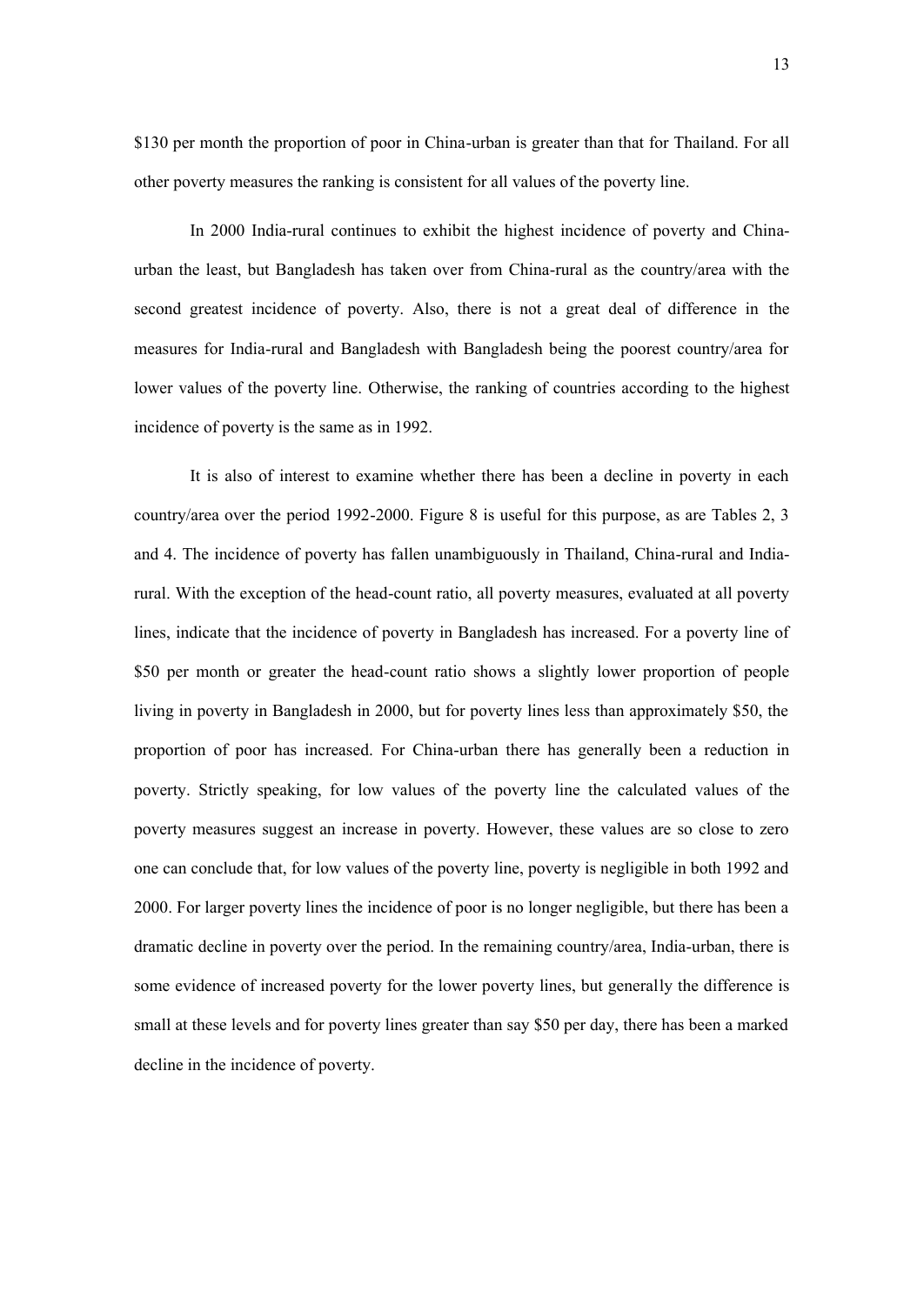#### **5. Concluding Remarks**

We have derived expressions for several poverty measures in terms of the parameters of the beta-2 distribution and used those expressions to compute measures of poverty in six country/areas in South-East Asia. Hitherto, such measures have mainly been computed using discrete grouped data or estimated Lorenz curves. Thus, estimating poverty via an estimated income or consumption distribution fills an existing gap in the literature. The beta-2 distribution has proved to be one that fits well when applied to grouped data. Future work will extend these results to include measures of the pro-poorness of growth.

#### **6. Appendices**

#### **Appendix A Some Derivations**

#### Poverty Gap Ratio

The result in equation (8) follows because

$$
\int_0^z \left(\frac{z-y}{z}\right) f(y) dy = H_z - \frac{1}{z} \int_0^z y f(y) dy
$$

$$
= H_z - \frac{H_z \mu_z}{z}
$$

$$
= H_z \left(1 - \frac{\mu_z}{z}\right)
$$

$$
= H_z g_z
$$

Foster , Greer and Thorbecke (2) Measure

From equation (12)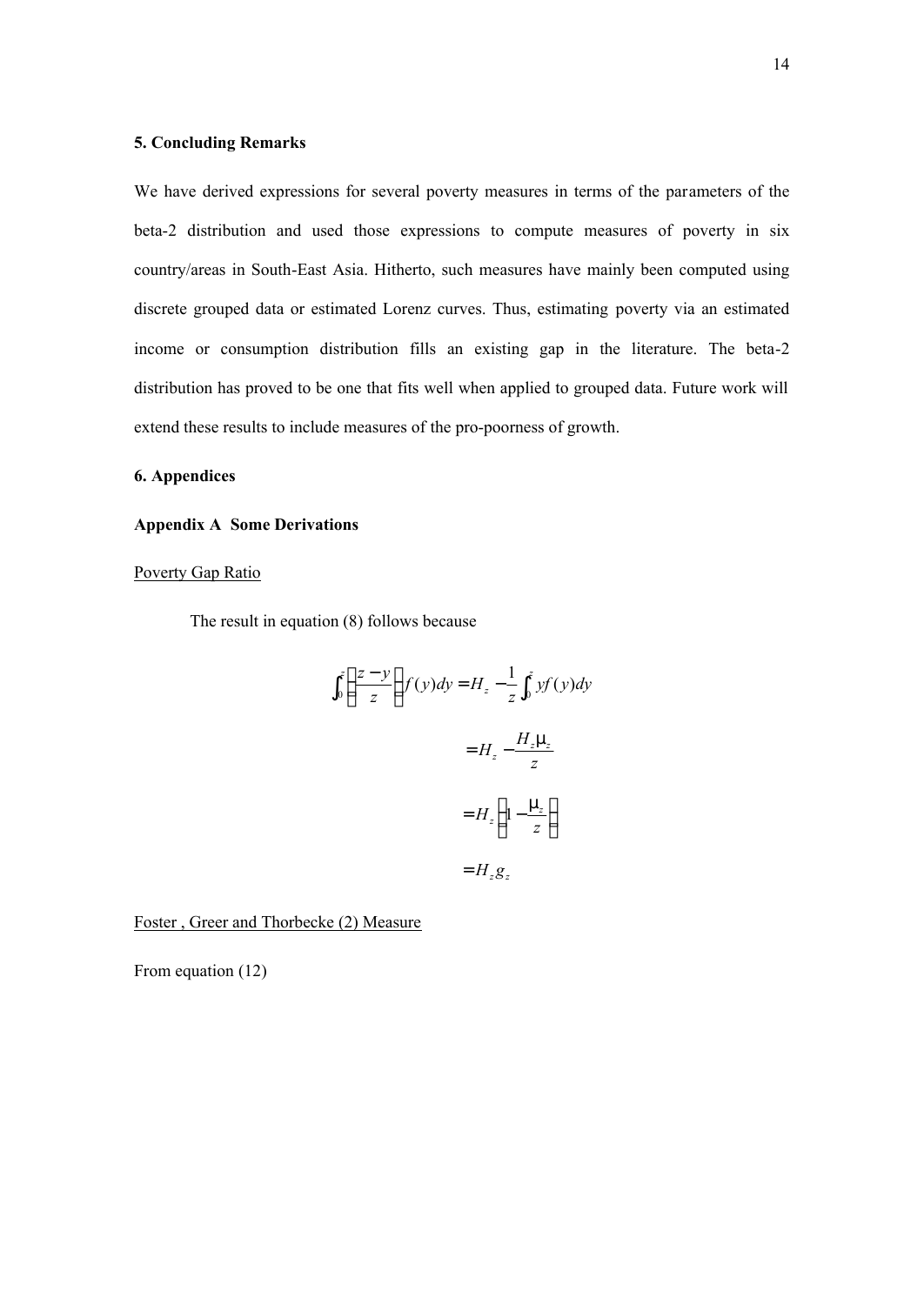$$
FGT_z(2) = \int_0^z \left(1 - \frac{2y}{z} + \frac{y^2}{z^2}\right) f(y) dy
$$
  

$$
= H_z - \frac{2}{z} H_z \mu_z + \frac{1}{z^2} H_z \mu_z^{(2)}
$$
  

$$
= H_z \left[ \left(1 - \frac{\mu}{z}\right)^2 + \frac{\sigma_z^2}{z^2} \right]
$$
  

$$
= H_z \left[ g_z^2 + \left(1 - g_z\right)^2 \frac{\sigma_z^2}{\mu_z^2} \right]
$$

To obtain the expression for  $\mu_z^{(2)}$  in (13) note that

$$
\int_{0}^{z} y^{2} f(y) dy = \int_{0}^{z} \frac{y^{2} y^{p-1}}{b^{p} B(p,q) \left(1 + \frac{y}{b}\right)^{p+q}} dy
$$
  

$$
= \frac{b^{2} B(p+2,q-2)}{B(p,q)} \int_{0}^{z} \frac{y^{p+1}}{b^{(p+2)}} B(p+2,q-2) \left(1 + \frac{y}{b}\right)^{p+q} dy
$$
  

$$
= \frac{b^{2} p(p+1)}{(q-1)(q-2)} B_{z/(b+z)} (p+2,q-2)
$$
  

$$
= \frac{\mu b(p+1)}{q-2} B_{z/(b+z)} (p+2,q-2)
$$

Atkinson Measure

The result in (14) follows because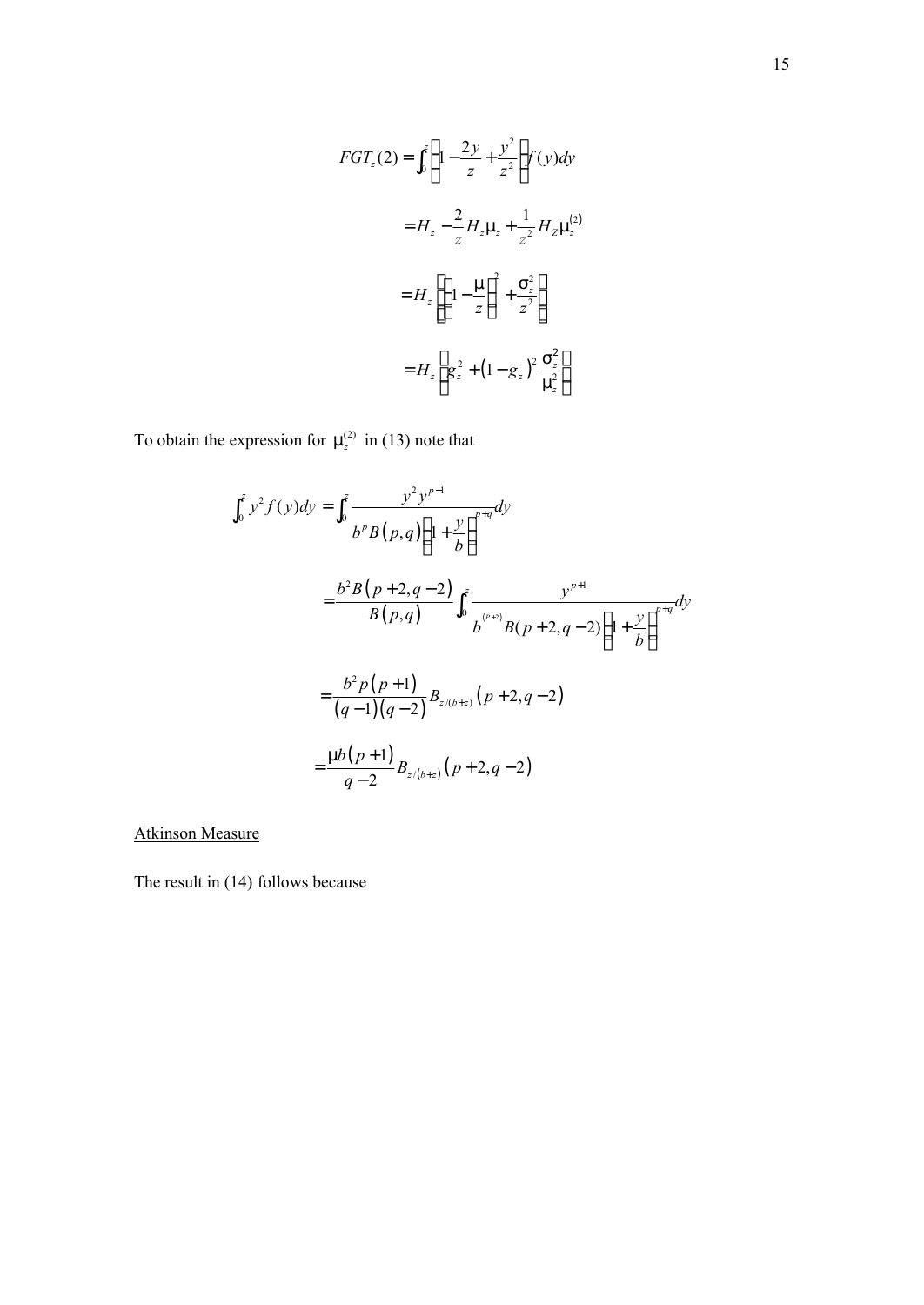$$
\frac{1}{e} \int_0^z \left[ 1 - \left(\frac{y}{z}\right)^e \right] f(y) dy = \frac{1}{e} \left[ H_z - \frac{1}{z^e} \right] \int_0^z y^e f(y) dy
$$

$$
= \frac{1}{e} \left[ H_z - \frac{1}{z^e} H_z \mu_z^{(e)} \right]
$$

$$
= \frac{H_z}{e} \left[ 1 - \frac{\mu_e^z}{z^e} \frac{\mu_z^{(e)}}{\mu_z^e} \right]
$$

$$
= \frac{H_z}{e} \left[ 1 - \left( 1 - g_z \right)^e \frac{\mu_z^{(e)}}{\mu_z^e} \right]
$$

where

$$
\mu_z^{(e)} = \frac{1}{F(z)} \int_0^z \frac{y^e y^{p-1}}{b^p B(p,q) \left(1 + \frac{y}{b}\right)^{p+q}} dy
$$
  
=  $\frac{b^e B(p+e,q-e)}{F(z) B(p,q)} \int_0^z \frac{y^{p+e-1}}{b^{p+e} B(p+e,q-e) \left(1 + \frac{y}{b}\right)^{p+q}} dy$   
=  $\frac{b^e B(p+e,q-e) B_{z/(b+z)}(p+e,q-e)}{H_z B(p,q)}$ 

## Sen Measure

To derive the result in (18) we write

$$
S_z = 2 \int_0^z \left( \frac{z - y}{z} \right) \left( \frac{F(z) - F(y)}{F(z)} \right) f(y) dy
$$
  
= 
$$
2 \int_0^z \left( 1 - \frac{y}{z} - \frac{F(y)}{F(z)} + \frac{yF(y)}{zF(z)} \right) f(y) dy
$$
  
= 
$$
2 \left[ \int_0^z \left( 1 - \frac{y}{z} \right) f(y) dy - \frac{1}{F(z)} \int_0^z F(y) f(y) dy + \frac{1}{zF(z)} \int_0^z yF(y) f(y) dy \right]
$$

The first integral is the poverty gap ratio. To evaluate the second integral we make the transformation  $R = F(y)$  which gives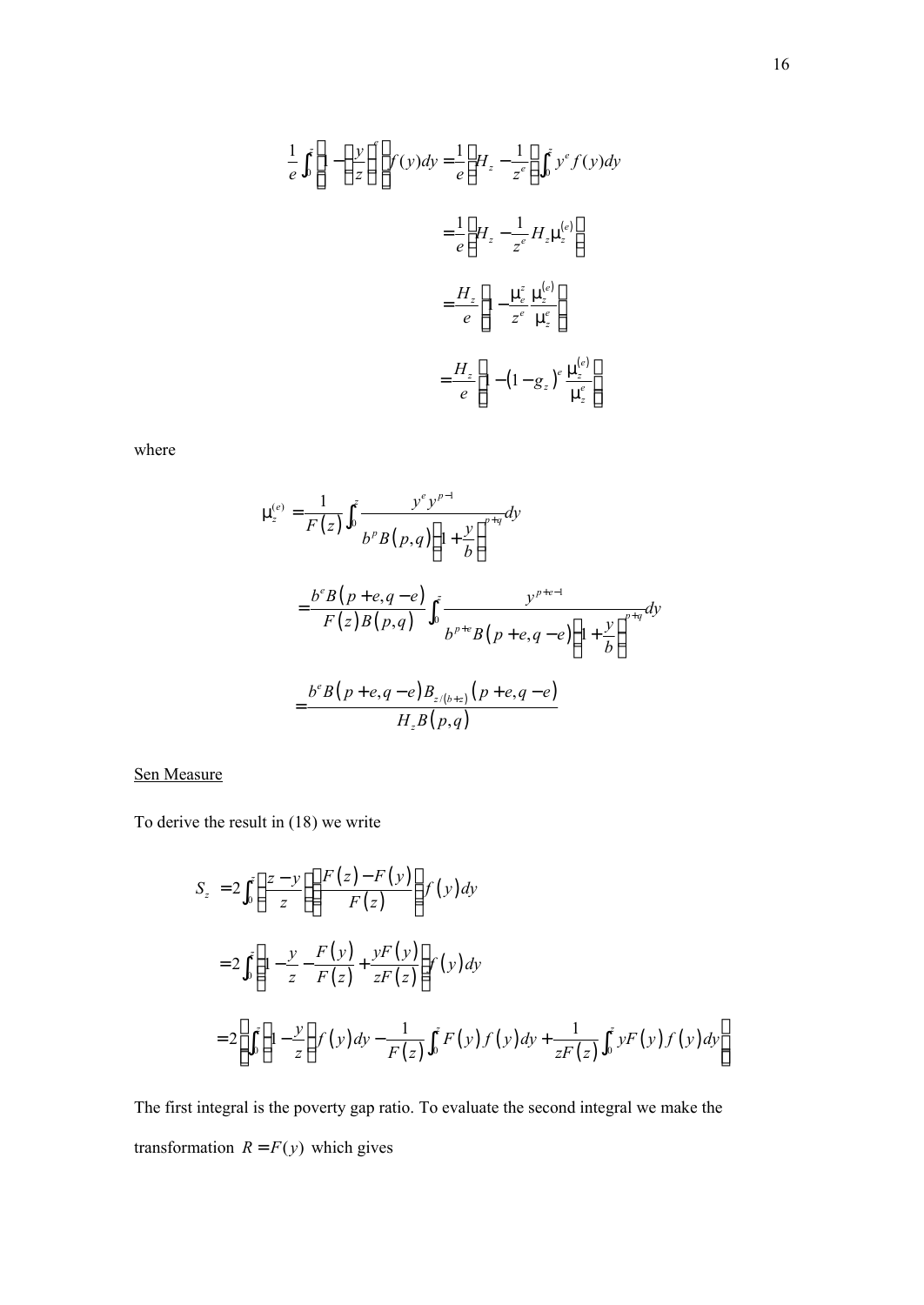$$
\int_0^z F(y)f(y)dy = \int_0^{F(z)} R dR = \frac{F^2(z)}{2} = \frac{H_z^2}{2}
$$

Also recognizing that

$$
\frac{1}{z} = \frac{1 - g_z}{\mu_z}
$$

we have

$$
S_z = 2\left[H_z g_z - \frac{H_z}{2} + \frac{1 - g_z}{\mu_z H_z} \int_0^z y F(y) f(y) dy\right]
$$
  
=  $H_z g_z + H_z g_z - H_z + \frac{2(1 - g_z)}{\mu_z H_z} \int_0^z y F(y) f(y) dy$   
=  $H_z \left[g_z + (1 - g_z) \left(-1 + \frac{2}{\mu_z H_z^2} \int_0^z y F(y) f(y) dy\right)\right]$   
=  $H_z \left[g_z + (1 - g_z) G_z\right]$ 

To obtain an expression for the Gini coefficient for the poor in terms of parameters of the beta distribution and beta distribution functions, we begin by considering the distribution function

$$
F(y) = \frac{1}{B(p,q)} \int_0^{y/(b+y)} t^{p-1} (1-t)^{q-1} dt
$$

Using integration by parts, we have

$$
F(y) = \frac{1}{B(p,q)} \left[ \frac{1}{p} \left( \frac{y}{b+y} \right)^p \left( 1 - \frac{y}{b+y} \right)^{q-1} + \left( \frac{q-1}{p} \right) \int_0^{y/(b+y)} t^p (1-t)^{q-2} dt \right]
$$

The beauty of this expression is that it allow us to express  $F(y)$  in terms of the distribution function  $F^*(y)$  for a beta distribution with parameters  $[b,(p+1),(q-1)]$ . Specifically, let,

$$
F^{*}(y) = \frac{1}{B(p+1,q-1)} \int_0^{y/(b+y)} t^{p} (1-t)^{q-2} dt
$$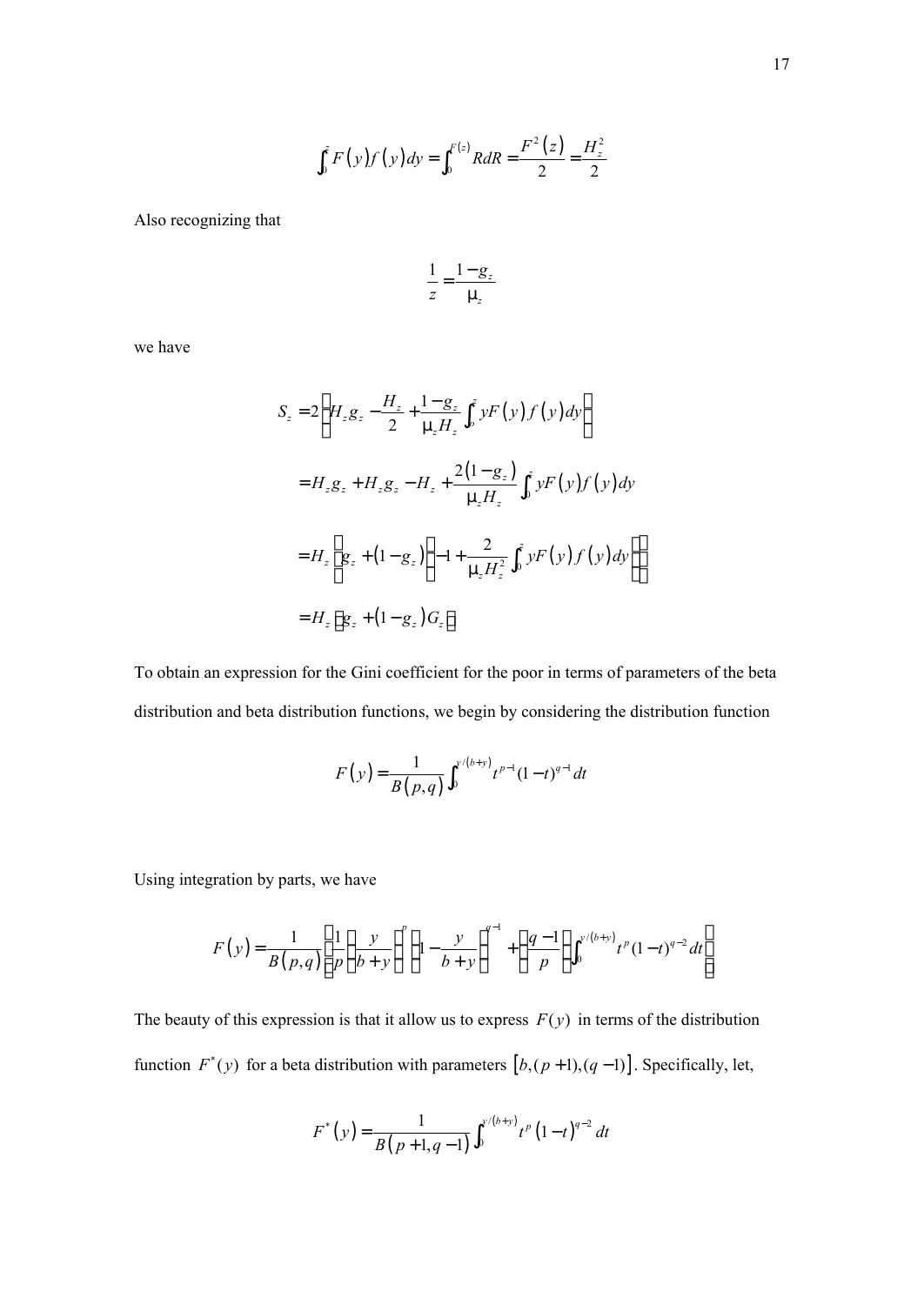$$
\frac{q-1}{p} = \frac{B(p,q)}{B(p+1,q-1)}
$$

implying that

$$
F(y) = \frac{1}{pB(p,q)} \left(\frac{y}{b+y}\right)^p \left(1 - \frac{y}{b+y}\right)^{q-1} + F^*(y)
$$

Armed with this expression we can consider the integral

$$
I_z = \int_0^z y F(y) f(y) dy
$$
  
= 
$$
\int_0^z \frac{1}{p B(p,q)} \left( \frac{y}{b+y} \right)^p \left( 1 - \frac{y}{b+y} \right)^{q-1} y f(y) dy + \int_0^z F^*(y) y f(y) dy
$$
  
= 
$$
\frac{1}{p b^p B^2(p,q)} \int_0^z \frac{y^p}{(1+y/b)^{p+q}} \left( \frac{y}{b+y} \right)^p \left( 1 - \frac{y}{b+y} \right)^{q-1} dy + \mu \int_0^z F^*(y) f^*(y) dy
$$

where  $y f(y) = \mu f^*(y)$  with  $f^*(y)$  being the beta density function with parameters  $[b,(p+1),(q-1)]$ . Setting  $y = bt/(1-t)$  and simplifying yields

$$
I_z = \frac{b}{pB^2 (p,q)} \int_0^{z/(b+z)} t^{2p} (1-t)^{2q-3} dt + \frac{\mu [F^*(z)]^2}{2}
$$
  
\n
$$
= \frac{bB(2p+1,2q-2)B_{z/(b+z)} (2p+1,2q-2)}{pB^2 (p,q)} + \frac{\mu}{2} B_{z/(b+z)}^2 (p+1,q-1)
$$
  
\n
$$
= \frac{\mu}{2} \left[ \frac{2B(2p,2q-1)B_{z/(b+z)} (2p+1,2q-2)}{pB^2 (p,q)} \right] + B_{z/(b+z)}^2 (p+1,q-1)
$$
  
\n
$$
= \frac{\mu}{2} \left[ GB_{z/(b+z)} (2p+1,2q-2) + B_{z/(b+z)}^2 (p+1,q-1) \right]
$$

The next to last equality uses the result

$$
B(2p+1,2q-2) = \frac{\mu}{b}B(2p,2q-1)
$$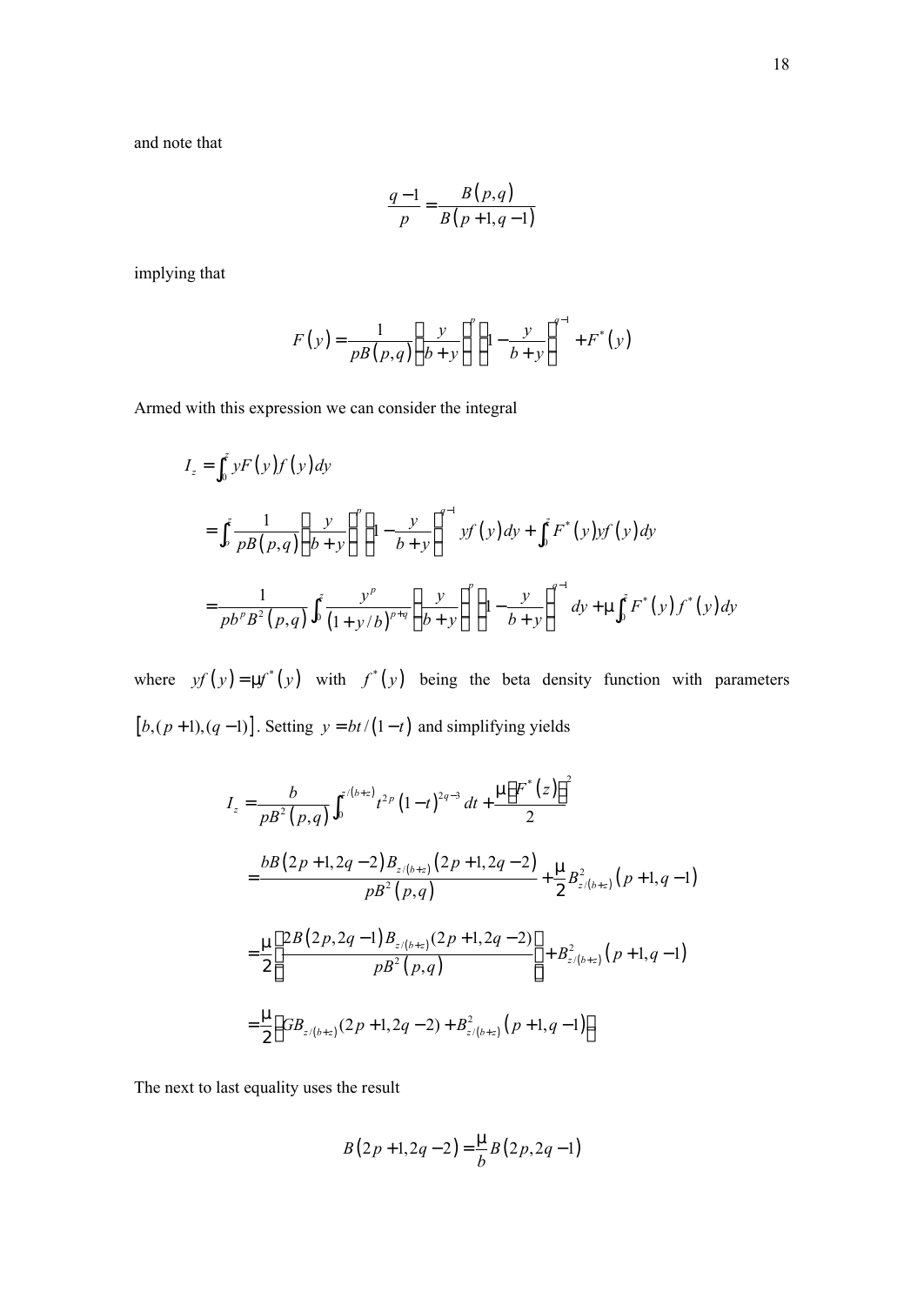while the last equality uses the expression for the Gini coefficient of the whole sample given in equation (4). For readers who have lasted the distance, the Gini coefficient for the poor can now be written as

$$
G_z = -1 + \frac{2}{\mu_z F^2(z)} I_z
$$
  
= -1 +  $\frac{\mu}{\mu_z H_z^2} \Big( GB_{z/(b+z)}(2p+1, 2q-2) + B_{z/(b+z)}^2(p+1, q-1) \Big)$ 

### **Appendix B Steps for Calculation**

The objective is to compute various poverty measures given values for the beta distribution parameters *b*, *p* and *q*. The following steps are convenient ones for these calculations.

1. 
$$
\mu = \frac{bp}{q-1}
$$

2.  $t = \frac{z}{t}$  $b + z$ = +

$$
3. \hspace{1cm} H_z = F(z) = B_t(p,q)
$$

4. 
$$
\mu_z = \frac{\mu}{H_z} B_t (p+1, q-1)
$$

$$
5. \hspace{1cm} g_z = \frac{z - \mu_z}{z}
$$

$$
6. \hspace{1cm} PG_z = H_z g_z
$$

7. 
$$
\mu_z^{(2)} = \frac{\mu b (p+1)}{H_z (q-2)} B_t (p+2,q-2)
$$

8. 
$$
\sigma_z^2 = \mu_z^{(2)} - \mu_z^2
$$

9. 
$$
FGT_z(2) = H_z \left[ g_z^2 + (1 - g_z)^2 \frac{\sigma_z^2}{\mu_z^2} \right]
$$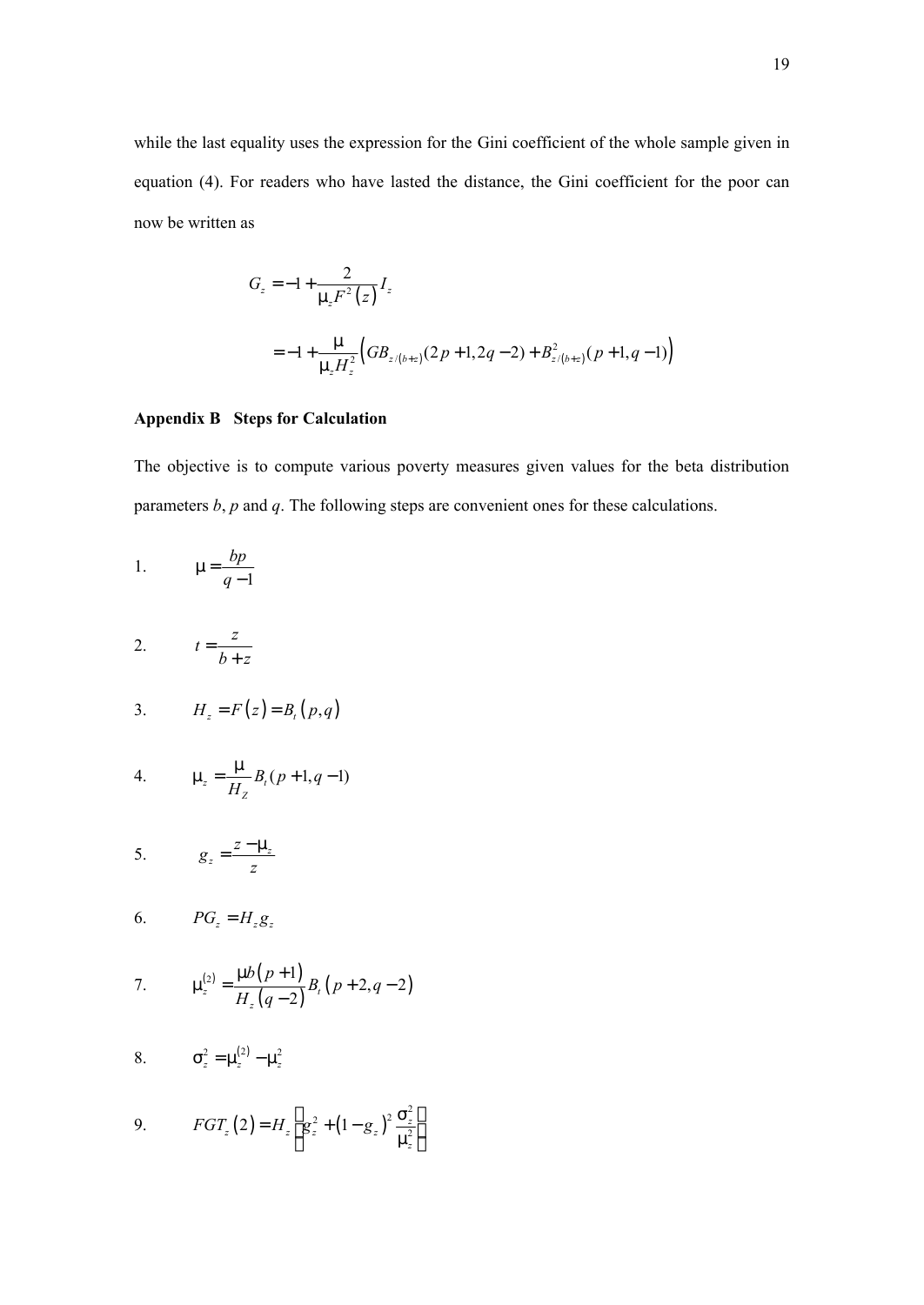10. 
$$
\mu_z^{(e)} = \frac{b^e B(p+e,q-e)B_r(p+e,q-e)}{H_z B^2(p,q)}
$$

11. 
$$
A_z(e) = \frac{H_z}{e} \left[ 1 - \left( 1 - g_z \right)^e \frac{\mu_z^{(e)}}{\mu_z^e} \right]
$$

12. 
$$
G = \frac{2B(2p, 2q-1)}{PB^2(p, q)}
$$

13. 
$$
G_z = -1 + \frac{\mu}{\mu_z H_z^2} \big( GB_t (2p+1, 2q-2) + B_t^2 (p+1, q-1) \big)
$$

14. 
$$
S_z = H_z(g_z + (1 - g_z)G_z)
$$

15. Generate *M* value from 
$$
f(y)
$$
. Compute  $W = H_z \ln z - \frac{1}{M} \sum_{i=1}^{n} \ln(y_i) I(y_i \le z)$ 

## **Appendix C EViews Program for Computing Poverty Measures**

```
scalar b=.469226
scalar p= 368.8472
scalar q= 4.759436
scalar e=0.5
scalar mu=b*p/(q-1)
scalar bpq=@beta(p,q)
scalar bpeqe=@beta(p+e,q-e)
scalar gini=2*@beta(2*p,2*q-1)/(p*bpq^2)
smpl 1 51
genr z=30+@trend*2.4
genr pie=.01+@trend*.0196
genr tet=@qbeta(peep,p,q)
genr eta=@cbeta(tet,p+1,q-1)
vector(51) h
vector(51) g
vector(51) pg
vector(51) w_est
vector(51) fgt2
vector(51) a5
vector(51) giniz
vector(51) s
vector(51) s_est
vector(51) fgt2_est
vector(51) a5_est
smpl 1 50000
```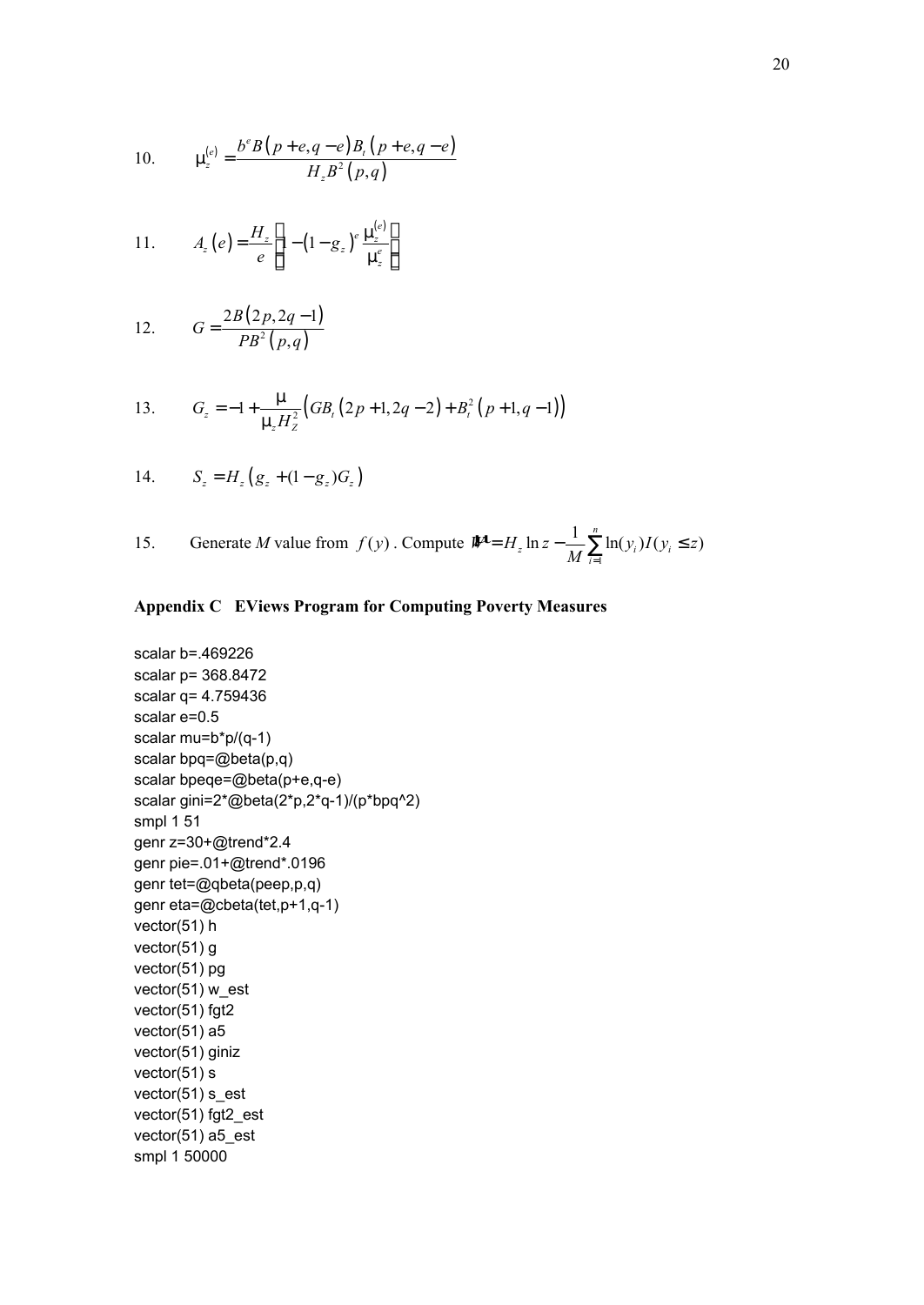```
genr xxx=@rbeta(p,q)
genr x=b*xxx/(1-xxx)
genr cat=@cbeta(xxx,p,q)
for !j=1 to 51
scalar zed=z(!j)
scalar tee= zed/(b+zed)
h(!j)=@cbeta(tee,p,q)
scalar muz=mu*@cbeta(tee,p+1,q-1)/h(!j)
g(!j)=(zed-muz)/zed
pg(!) = h(!) * g(!)scalar muz2=(mu*b*(p+1)/(h(!j)*(q-2)))*@cbeta(tee,p+2,q-2)
scalar sig2z=muz2-muz^2
fgt2(!j)=h(!j)*(g(!j)^2+(1-g(!j))^2*sig2z/muz^2)
scalar muze=b^e*bpeqe*@cbeta(tee,p+e,q-e)/(h(!j)*bpq)
a5(!j)=(h(!j)/e)*(1-(1-g(!j))^e*muze/muz^e)
giniz(!j)=-1+(mu/(muz*h(!j)^2))*(gini*@cbeta(tee,2*p+1,2*q-2)+@cbeta(tee,p+1,q-1)^2)
s(!j)=h(!j)*(g(!j)+(1-g(!j))*giniz(!j))
genr y=(x<=zed)
genr temp=y*((zed-x)/zed)^2
fgt2_est(!j)=@mean(temp)
genr temp=y*log(x)
w_est(!j)= h(!j)*log(zed)-@mean(temp)
genr temp=y*(1-(x/zed)^e)
scalar c5=@mean(temp)
a5_est(!j)=c5/e
genr temp=2*y*((zed-x)/zed)*((h(!j)-cat)/h(!j))
s_est(!j)=@mean(temp)
next
```
## **7. References**

- Ackland, R.; Steve, D., and B. Freyens, 2006. "Measuring Global Poverty: why PPP Methods Matter", http://acsr.anu.edu.au/staff/ackland/papers/GlobalPoverty\_Final\_27Oct2007.pdf
- Ahluwalia, M., N. Carter and H. Chenery, 1979. "Growth and poverty in developing countries", *Journal of Development Economics*, 6(3), 299-341.
- Bhalla, S., 2002. "Imagine There's No Country: Poverty, Inequality, and Growth in the Era of Globalization", Institute for International Economics, Washington, D.C.
- Coudouel, A., H. Jesko and Q. Wodon, 2002 "Poverty Measurement and Analysis" in A

Sourcebook for Poverty Reduction Strategies, The World Bank, 27-74.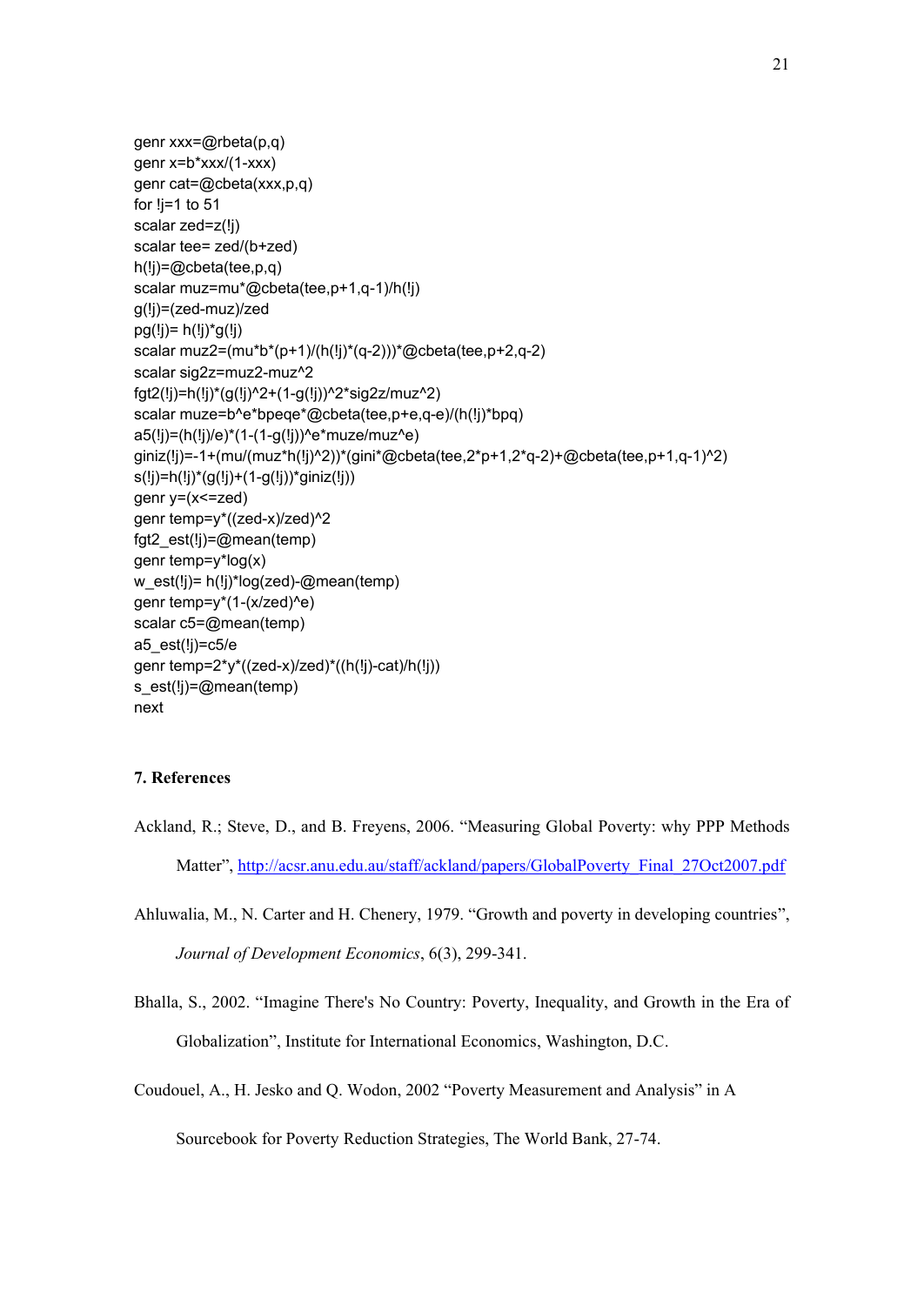- Montek S. J. Ahluwalia, G. Duloy, G. Pyatt, T. Srinivasan, 1980. "Who Benefits from Economic Development? Comment", *The American Economic Review*, 70(1), 242-245
- Chen, S. and M. Ravallion, 2007. "Absolute Poverty Measures for the Developing World, 1981-2004", Development Research Paper, The World Bank.
- Chen, S. and M. Ravallion, 2004. "How have the World's Poorest Fared Since the Early 1980s?", *World Bank's Research Observer*, Vol 19 (2), The World Bank.
- Chen, S. and M Ravallion, 2001. "How did the World's Poorest Fared in 1990s?", Review *of Income and Wealth*, Vol. 47 (3), The World Bank.
- Chennery, H, S. Montek, C. Ahluwalia, J, Bell, . 1974. "Redistribution with Growth : Policies to Improve Income Distribution in Developing Countries in the Context of Economic Growth, Oxford University Press.
- Chotikapanich, D., W.E. Griffiths and D.S. Prasada Rao (2007a), "Estimating and Combining National Income Distributions Using Limited Data" *Journal of Business and Economic Statistics*, 25(1), 97-109.
- Chotikapanich, D., D.S. Prasada Rao , W.E. Griffiths and V. Valencia (2007b), "Global Inequality: Recent Evidence and Trends", working paper, Monash University.
- Deaton, A. 2005 "Measuring Poverty in a Growing World (or Measuring Growth in a Poor World)", *The Review of Economics and Statistics*, 87(1), 1-19.
- Deininger, K. and L. Squire, 2002. "A New Data Set Measuring Income Inequality", *World Bank Economic Review*, 10(3), 565-91.
- Dollar, D. and A. Kraay, 2004. "Growth is Good for the Poor", in Shorrocks, A. and R. Hoeven (eds), "Growth Inequality and Poverty", Oxford University Press, 29-61.
- Kakwani, N. 1980. On a class of poverty measures. *Econometrica* 48 (2): 437–446.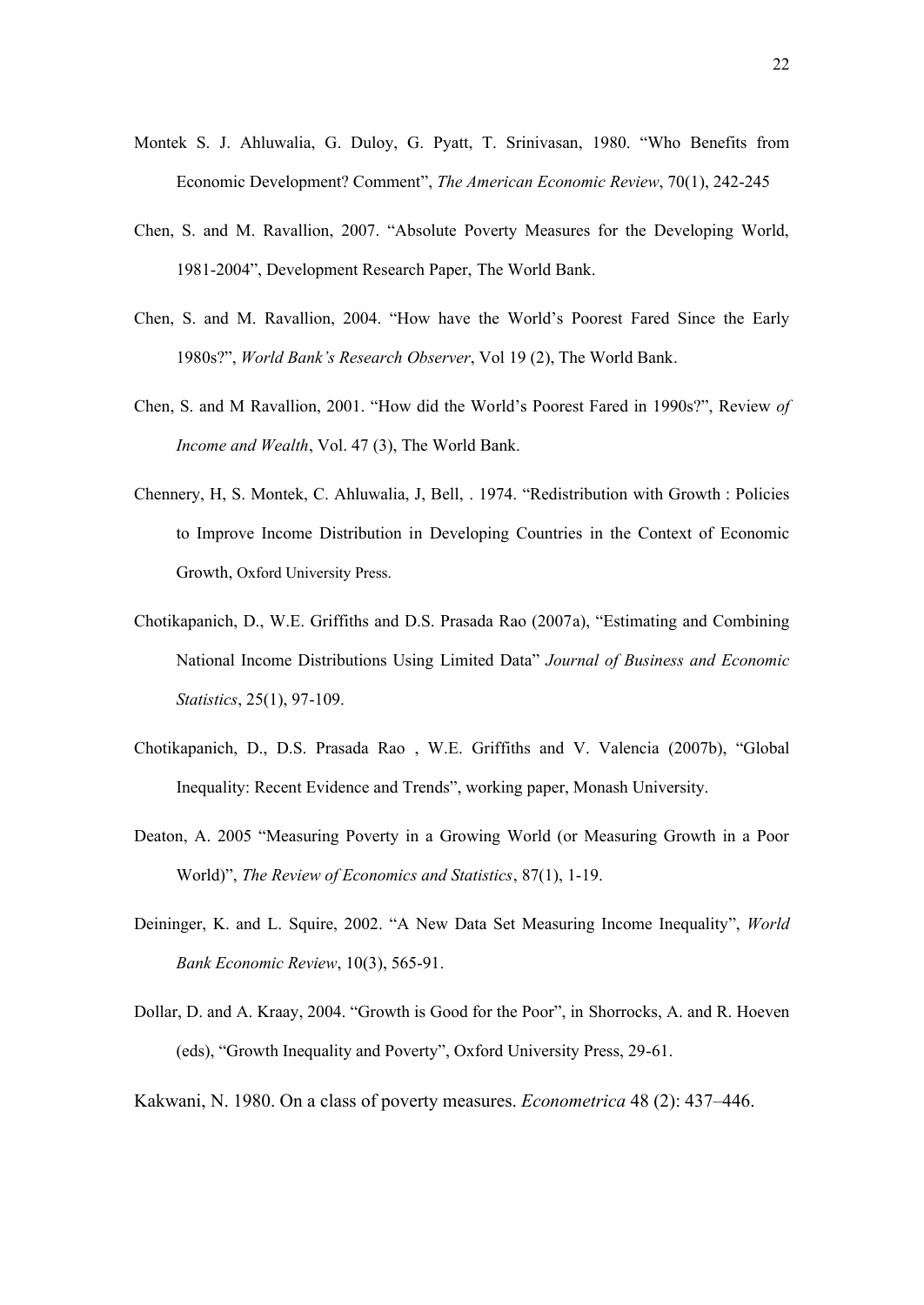- Kuznets, S. 1955. "Economic Growth and Income Inequality", *American Economics Review*, Vol. 45 (1), 1-28.
- Ravallion, M., 2004. "Growth, Inequality and Poverty: Looking Beyond Averages", in Shorrocks, A. and R. Hoeven (eds), "Growth Inequality and Poverty", Oxford University Press, 62-80.
- Ravallion, M. and S. Chen, 1997. "What Can New Survey Data Tell Us about Recent Changes in Distribution and Poverty?", The World Bank Economic Review, 11(2), 357-82.
- Sala-I-martin, X., 2006. "The World Distribution of Income: Falling Poverty and …Convergence, Period" *Quarterly Journal of Economics*, 151(2), 351-97.
- Sala-I-martin, X., 2002. "The Disturbing "Rise" of Global Income Inequality" NBER Working Paper, 8904.
- Villasenor, J., and B. C. Arnold. 1989. Elliptical Lorenz curves. *Journal of Econometrics* 40 (2): 327–338.
- US Bureau of Statistics Official Website, International Data Base, http://www.census.gov/ipc/www/idbacc.html.
- World Bank, 2005. "World Development Indicators 2006",

http://devdata.worldbank.org/wdi2006/index2.htm.

World Bank, Povcal software, http://iresearch.worldbank.org/PovcalNet/jsp/Software.jsp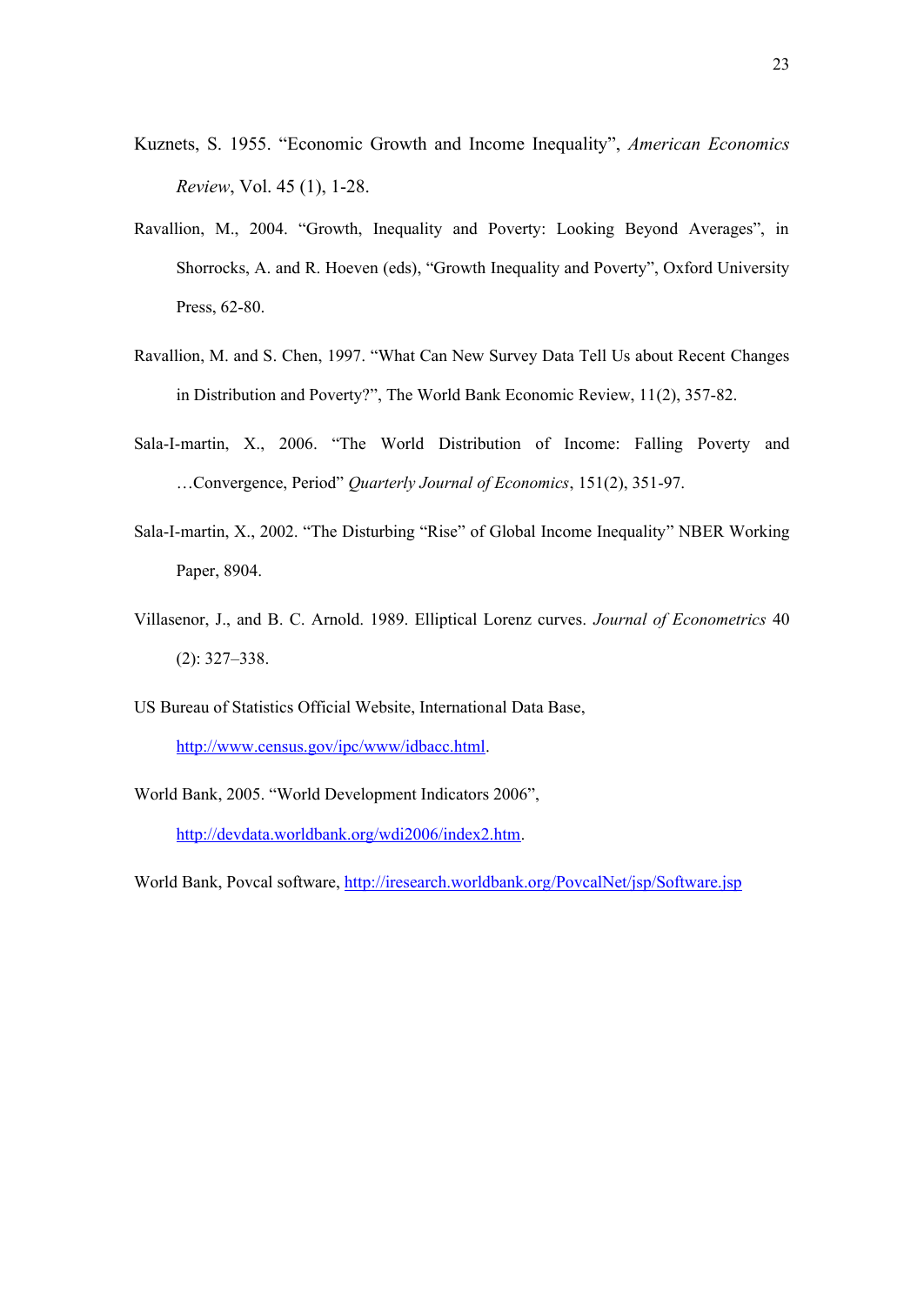| Country     | Year | b      | p        | q     | Mean<br>Income<br>(Monthly) | Gini<br>Coefficient | <b>WB Gini</b> |
|-------------|------|--------|----------|-------|-----------------------------|---------------------|----------------|
| Bangladesh  | 1992 | 0.469  | 368.847  | 4.759 | 46.11                       | 0.283               | 0.2827         |
|             | 2000 | 0.106  | 1187.899 | 3.690 | 46.85                       | 0.329               | 0.3342         |
| China Rural | 1992 | 35.192 | 6.210    | 5.922 | 44.00                       | 0.329               | 0.3203         |
|             | 1999 | 0.681  | 199.097  | 3.290 | 59.27                       | 0.355               | 0.3539         |
| China Urban | 1992 | 50.366 | 16.947   | 8.491 | 114.02                      | 0.243               | 0.2417         |
|             | 1999 | 81.701 | 9.152    | 5.433 | 168.71                      | 0.316               | 0.3155         |
| India Rural | 1992 | 2.600  | 49.516   | 4.638 | 35.24                       | 0.296               | 0.2988         |
|             | 2000 | 0.468  | 348.555  | 4.861 | 42.33                       | 0.280               | 0.2811         |
| India Urban | 1992 | 4.390  | 49.516   | 4.638 | 59.51                       | 0.296               | 0.3551         |
|             | 2000 | 8.959  | 20.872   | 3.655 | 70.46                       | 0.351               | 0.35           |
| Thailand    | 1992 | 5.145  | 32.322   | 2.283 | 129.80                      | 0.462               | 0.4622         |
|             | 2000 | 8.124  | 25.333   | 2.542 | 133.75                      | 0.432               | 0.4315         |

**Table 1 : Estimated Coefficients and Related Quantities from Beta Distributions**

Note: p,p q values and gini coefficients are authors calculations. Mean monthly income from World Bank PovCal website http://iresearch.worldbank.org/PovcalNet/jsp/index.jsp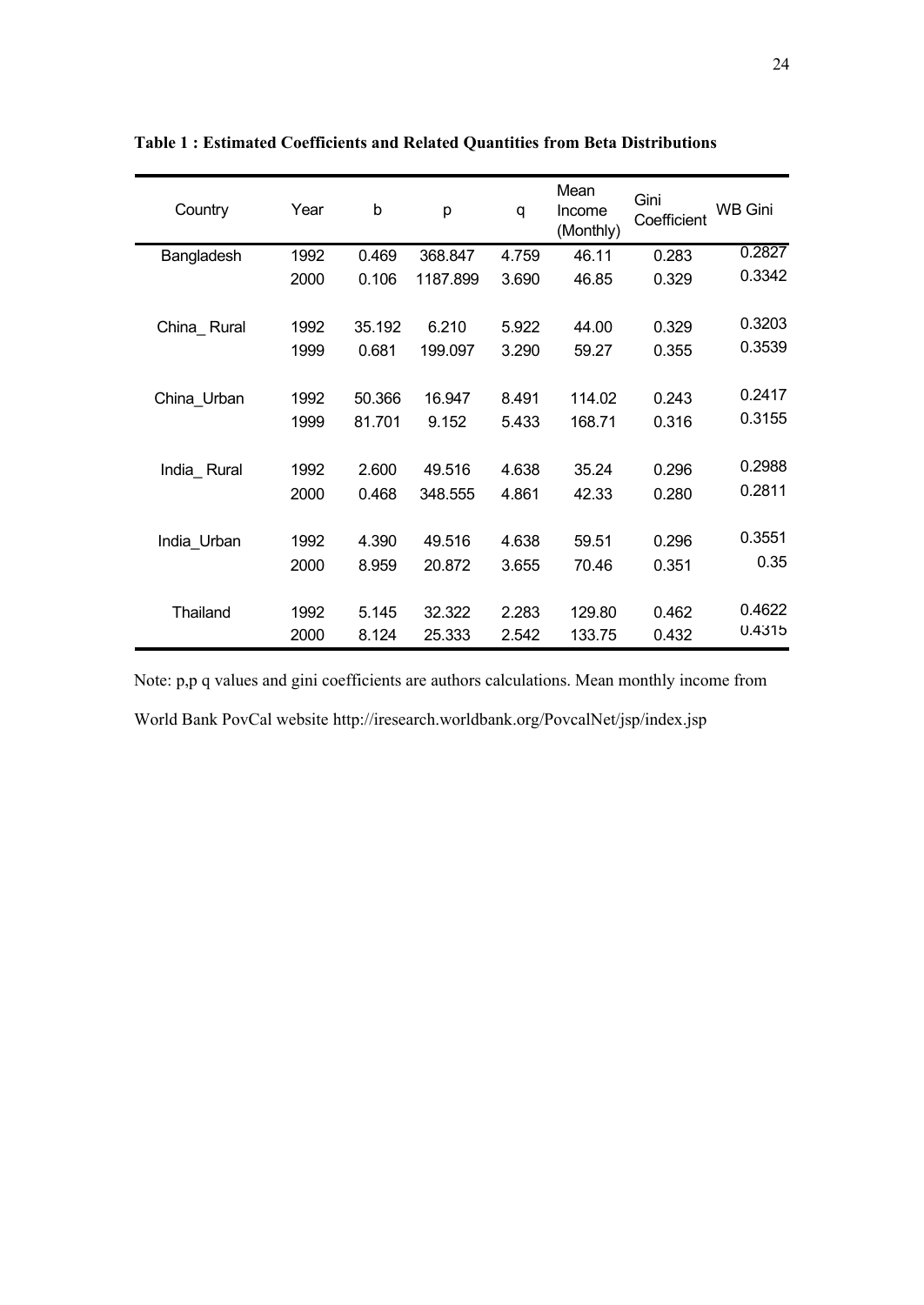**Table 2: Poverty Measures for Selected Asian Countries Poverty Line: \$1.08 a day (1993 ppp)**

| Year | Country       | H     | G     | <b>PG</b> | FGT <sub>2</sub> | S    | A <sub>5</sub> | W    |
|------|---------------|-------|-------|-----------|------------------|------|----------------|------|
| 1992 | Bangladesh    | 35.17 | 22.85 | 8.04      | 2.62             | 0.11 | 0.09           | 0.09 |
|      | China - Rural | 41.73 | 31.64 | 13.20     | 5.82             | 0.18 | 0.15           | 0.18 |
|      | China -Urban  | 0.26  | 10.88 | 0.03      | 0.01             | 0.00 | 0.00           | 0.00 |
|      | India -Rural  | 57.72 | 31.17 | 17.99     | 7.43             | 0.24 | 0.21           | 0.25 |
|      | India -Urban  | 18.29 | 19.23 | 3.52      | 1.02             | 0.05 | 0.04           | 0.04 |
|      | Thailand      | 6.78  | 19.17 | 1.30      | 0.38             | 0.02 | 0.01           | 0.01 |
|      |               |       |       |           |                  |      |                |      |
| 2000 | Bangladesh    | 40.29 | 26.63 | 10.73     | 3.95             | 0.15 | 0.12           | 0.14 |
|      | China - Rural | 27.20 | 23.68 | 6.44      | 2.19             | 0.09 | 0.07           | 0.08 |
|      | China -Urban  | 0.34  | 14.72 | 0.05      | 0.01             | 0.00 | 0.00           | 0.00 |
|      | India - Rural | 41.91 | 24.60 | 10.31     | 3.54             | 0.14 | 0.11           | 0.13 |
|      | India -Urban  | 17.09 | 21.71 | 3.71      | 1.20             | 0.05 | 0.04           | 0.04 |
|      | Thailand      | 4.35  | 17.48 | 0.76      | 0.21             | 0.01 | 0.01           | 0.01 |

**Table 3: Poverty Measures for Selected Asian Countries Poverty Line: \$ 2.16 a day (1993 ppp)**

| Year | Country       | H     | G     | PG    | FGT <sub>2</sub> | S    | A <sub>5</sub> | W    |
|------|---------------|-------|-------|-------|------------------|------|----------------|------|
| 1992 | Bangladesh    | 84.28 | 43.42 | 36.59 | 18.95            | 0.46 | 0.44           | 0.53 |
|      | China - Rural | 83.27 | 47.83 | 39.83 | 22.96            | 0.50 | 0.49           | 0.62 |
|      | China -Urban  | 14.08 | 17.54 | 2.47  | 0.67             | 3.49 | 2.68           | 0.03 |
|      | India -Rural  | 92.32 | 53.19 | 49.10 | 29.54            | 0.59 | 0.61           | 0.78 |
|      | India -Urban  | 11.53 | 36.08 | 25.16 | 69.75            | 0.33 | 0.29           | 0.34 |
|      | Thailand      | 36.09 | 31.21 | 11.26 | 4.80             | 0.15 | 0.13           | 0.16 |
|      |               |       |       |       |                  |      |                |      |
| 2000 | Bangladesh    | 82.96 | 46.43 | 38.52 | 21.19            | 0.48 | 0.47           | 0.58 |
|      | China - Rural | 72.16 | 41.26 | 29.78 | 15.18            | 0.38 | 0.35           | 0.44 |
|      | China -Urban  | 7.75  | 19.88 | 1.54  | 0.48             | 0.02 | 0.02           | 0.02 |
|      | India - Rural | 87.75 | 46.12 | 40.47 | 21.85            | 0.50 | 0.49           | 0.59 |
|      | India -Urban  | 61.13 | 36.46 | 22.29 | 10.51            | 0.29 | 0.26           | 0.30 |
|      | Thailand      | 52.39 | 36.68 | 19.22 | 9.20             | 0.25 | 0.23           | 0.27 |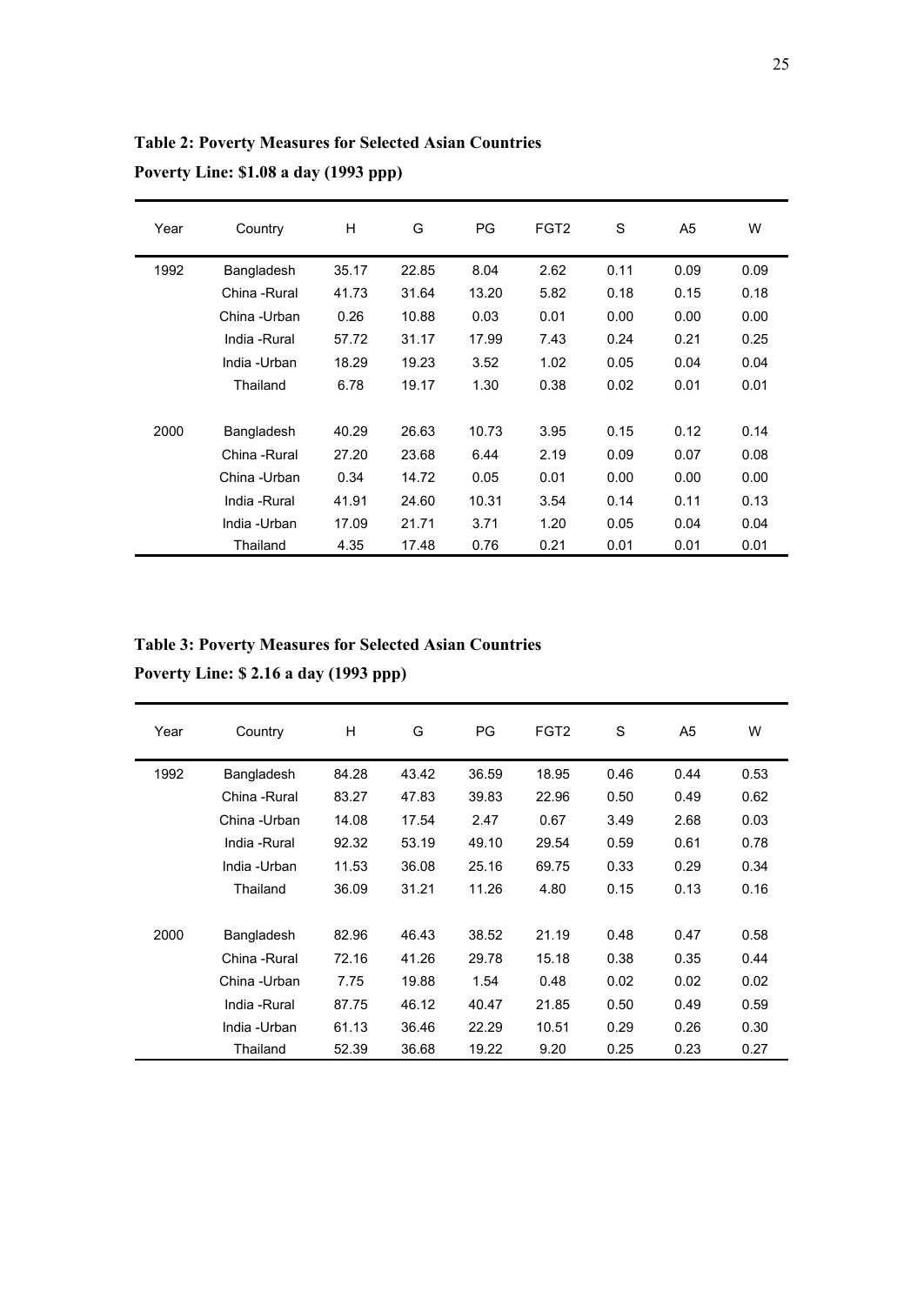**Table 4: Poverty Measures for Selected Asian Countries Poverty Line: \$ 5.4 a day (1993 ppp)**

| Year | Country       | H     | G     | PG    | FGT <sub>2</sub> | S    | A <sub>5</sub> | W    |
|------|---------------|-------|-------|-------|------------------|------|----------------|------|
| 1992 | Bangladesh    | 99.30 | 72.61 | 72.10 | 54.36            | 0.79 | 0.98           | 1.40 |
|      | China - Rural | 99.23 | 73.67 | 73.10 | 56.31            | 0.81 | 1.01           | 1.48 |
|      | China -Urban  | 85.69 | 40.55 | 34.74 | 17.10            | 0.44 | 0.41           | 0.50 |
|      | India - Rural | 99.70 | 78.71 | 78.48 | 63.26            | 0.85 | 0.32           | 1.67 |
|      | India -Urban  | 97.89 | 65.64 | 64.26 | 45.00            | 0.73 | 0.84           | 1.16 |
|      | Thailand      | 79.94 | 53.15 | 42.49 | 26.43            | 0.52 | 0.54           | 0.70 |
|      |               |       |       |       |                  |      |                |      |
| 2000 | Bangladesh    | 98.64 | 73.11 | 72.11 | 55.12            | 0.80 | 0.99           | 1.43 |
|      | China - Rural | 96.67 | 67.87 | 65.61 | 47.66            | 0.75 | 0.88           | 1.23 |
|      | China -Urban  | 60.47 | 35.39 | 21.40 | 9.99             | 0.28 | 0.25           | 0.31 |
|      | India - Rural | 99.53 | 74.67 | 74.32 | 57.25            | 0.81 | 1.02           | 1.48 |
|      | India -Urban  | 94.86 | 62.78 | 59.56 | 40.94            | 0.70 | 0.78           | 1.06 |
|      | Thailand      | 78.16 | 50.26 | 39.29 | 23.44            | 0.49 | 0.49           | 0.64 |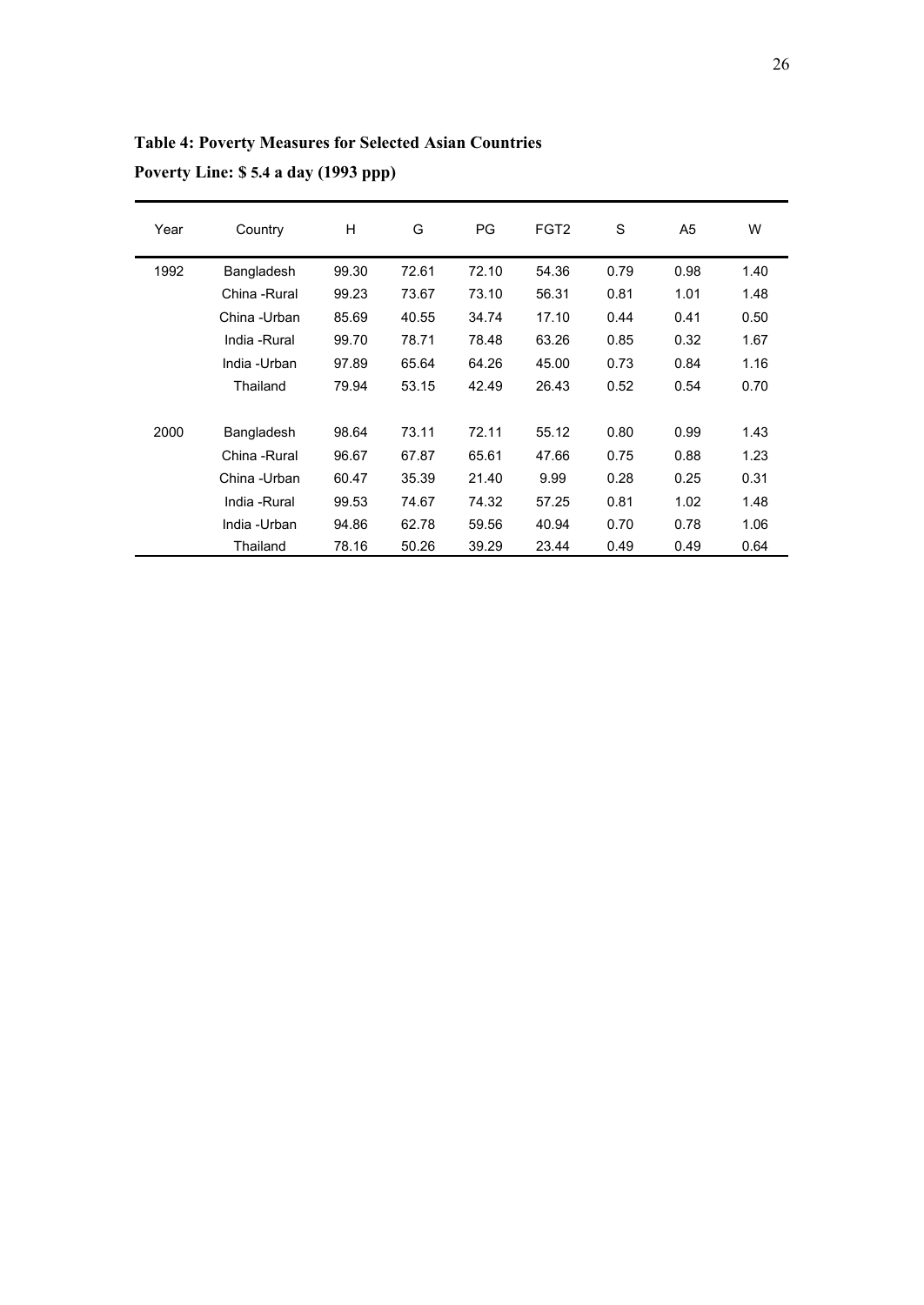

**1992 <sup>2000</sup> Figure 1 : Head Count Ratio in Selected Countries/ areas, 1992 and 2000**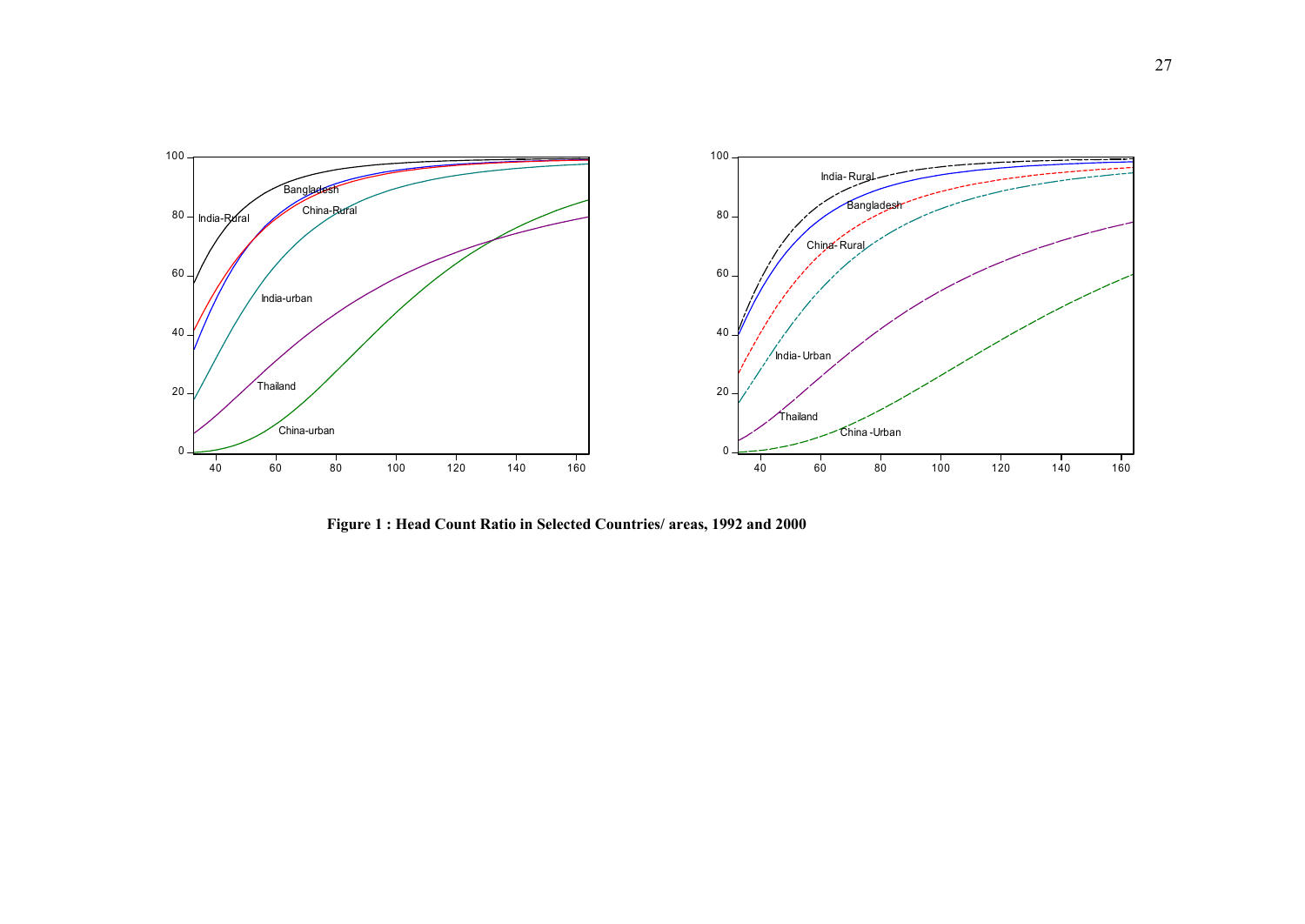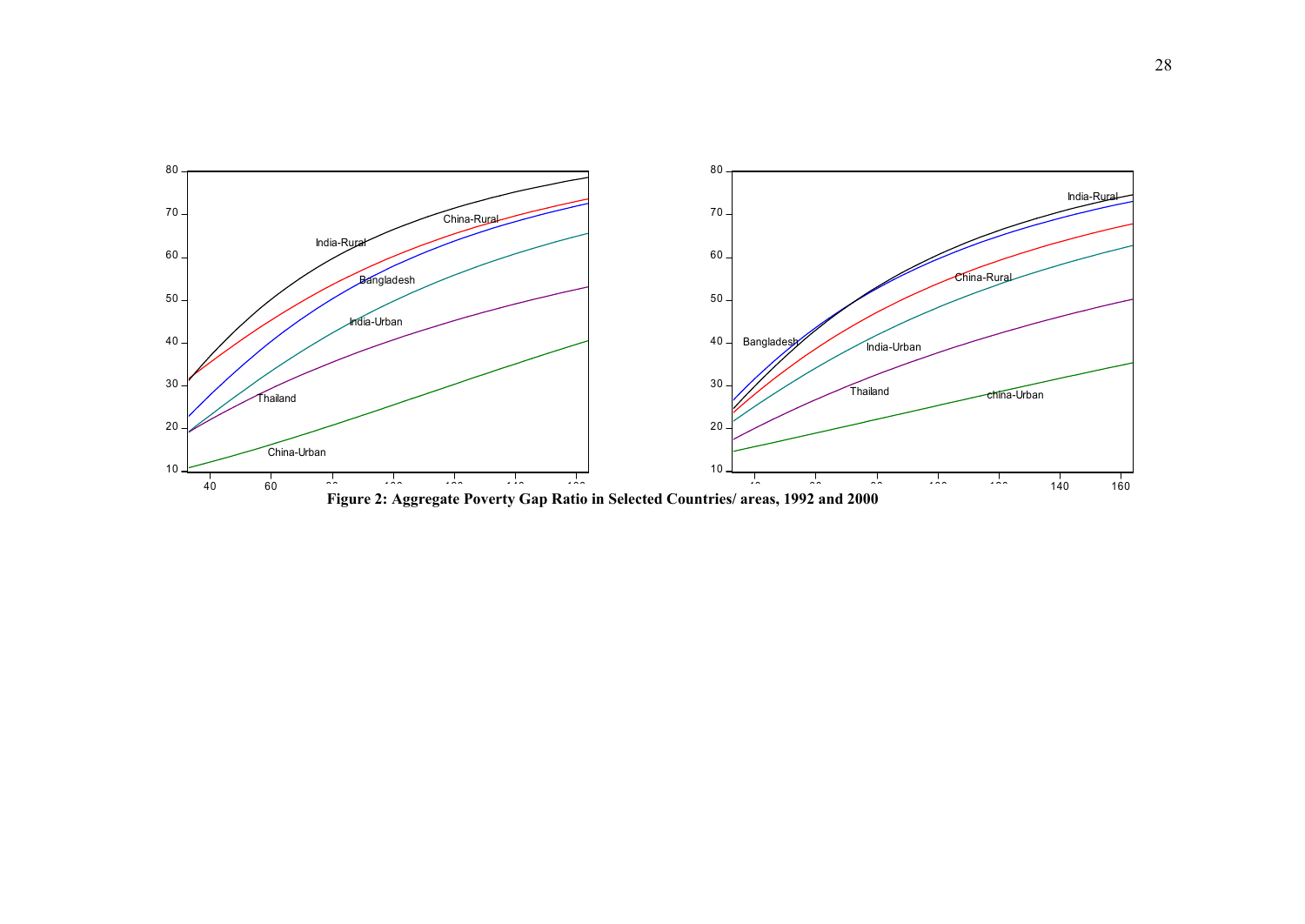

**Figure 3: FGT (2) in Selected Countries/ areas, 1992 and 2000 2000**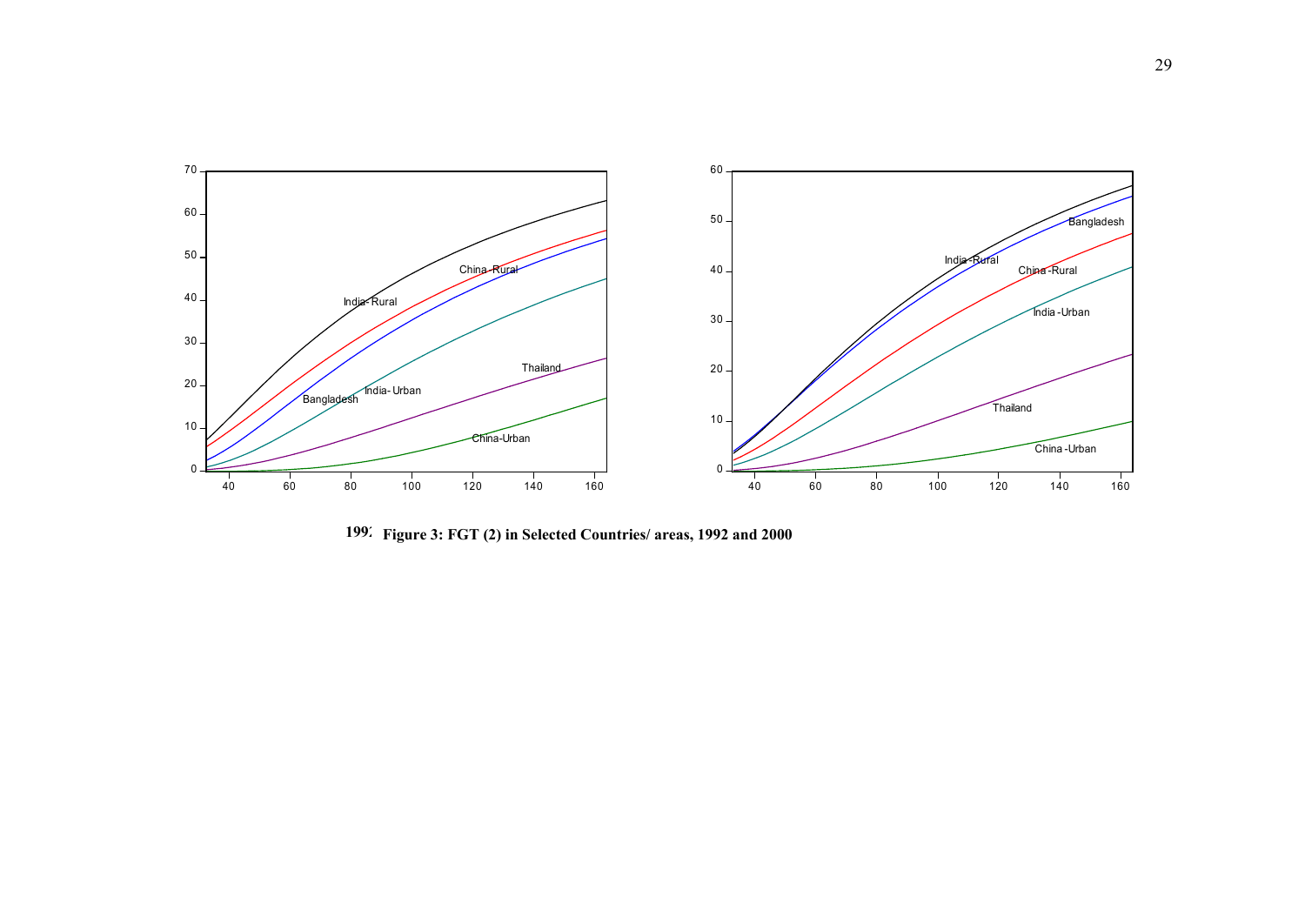

**1992 Figure 4: Poverty Gap Ratio in Selected Countries/ areas, 1992 and 2000 2000**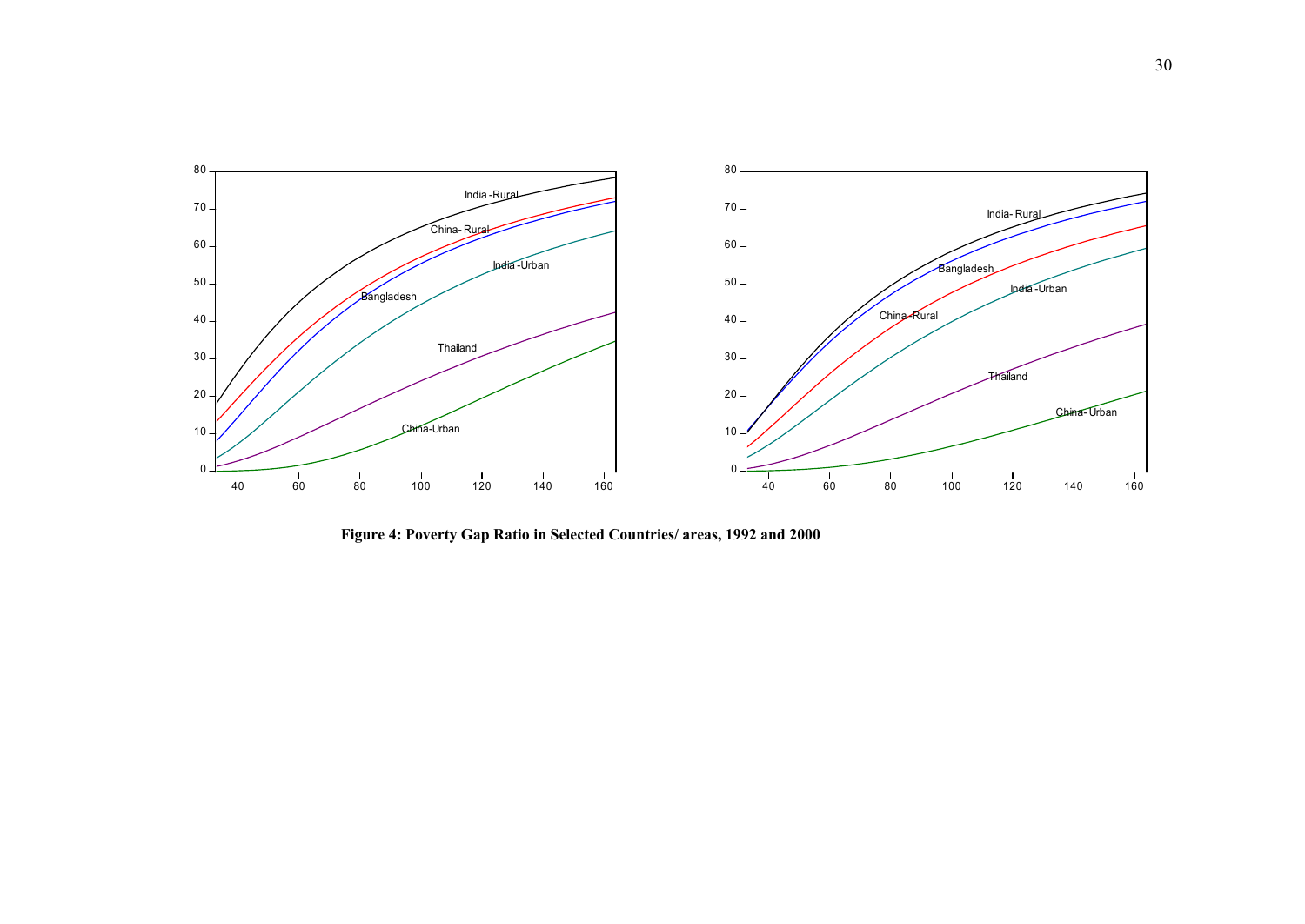

**1992 Figure 5: Atkinson Measure in Selected Countries/ areas, 1992 and 2000**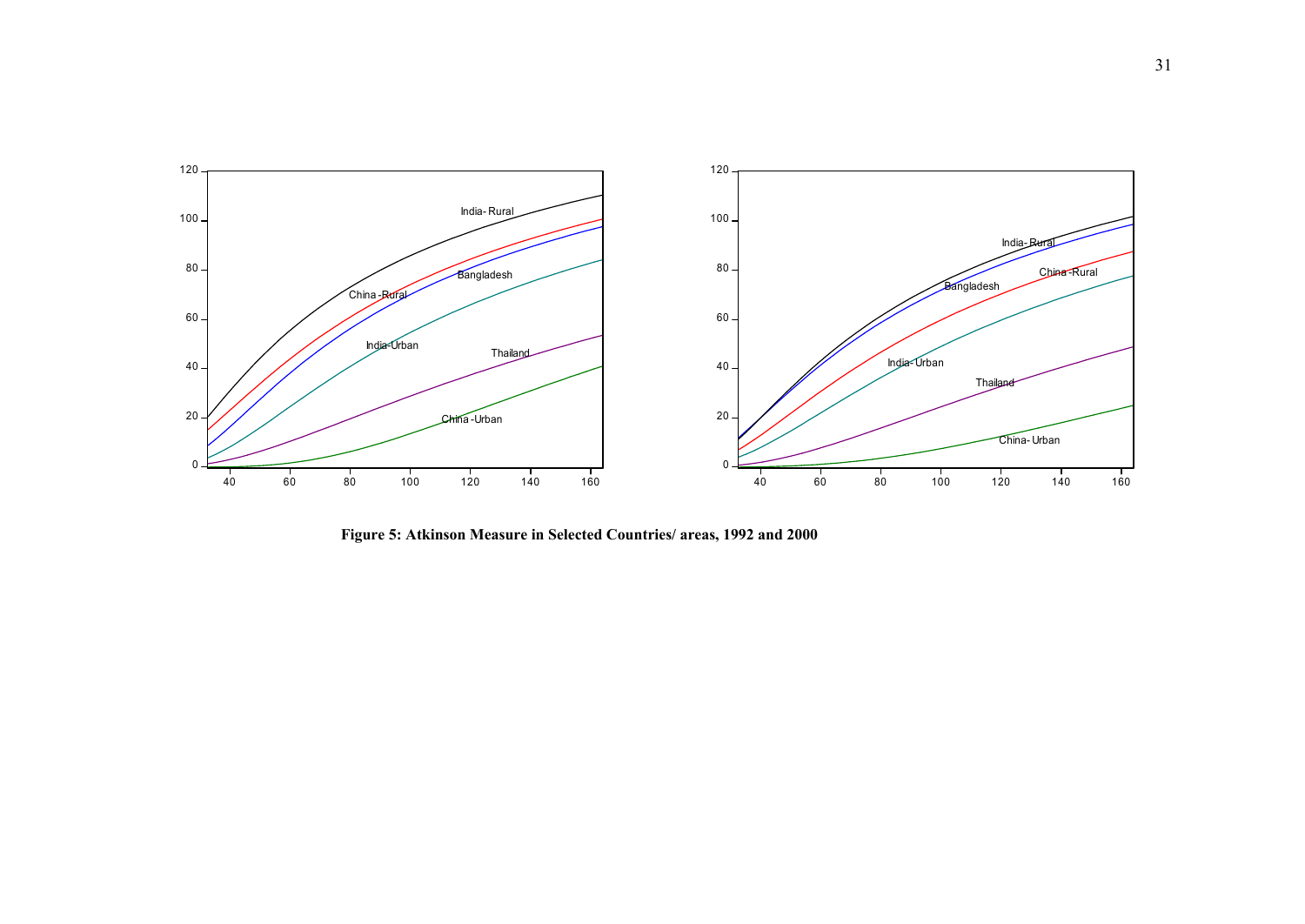

<sup>19</sup> Figure 6: Watt's Measure in Selected Countries/ areas, 1992 and 2000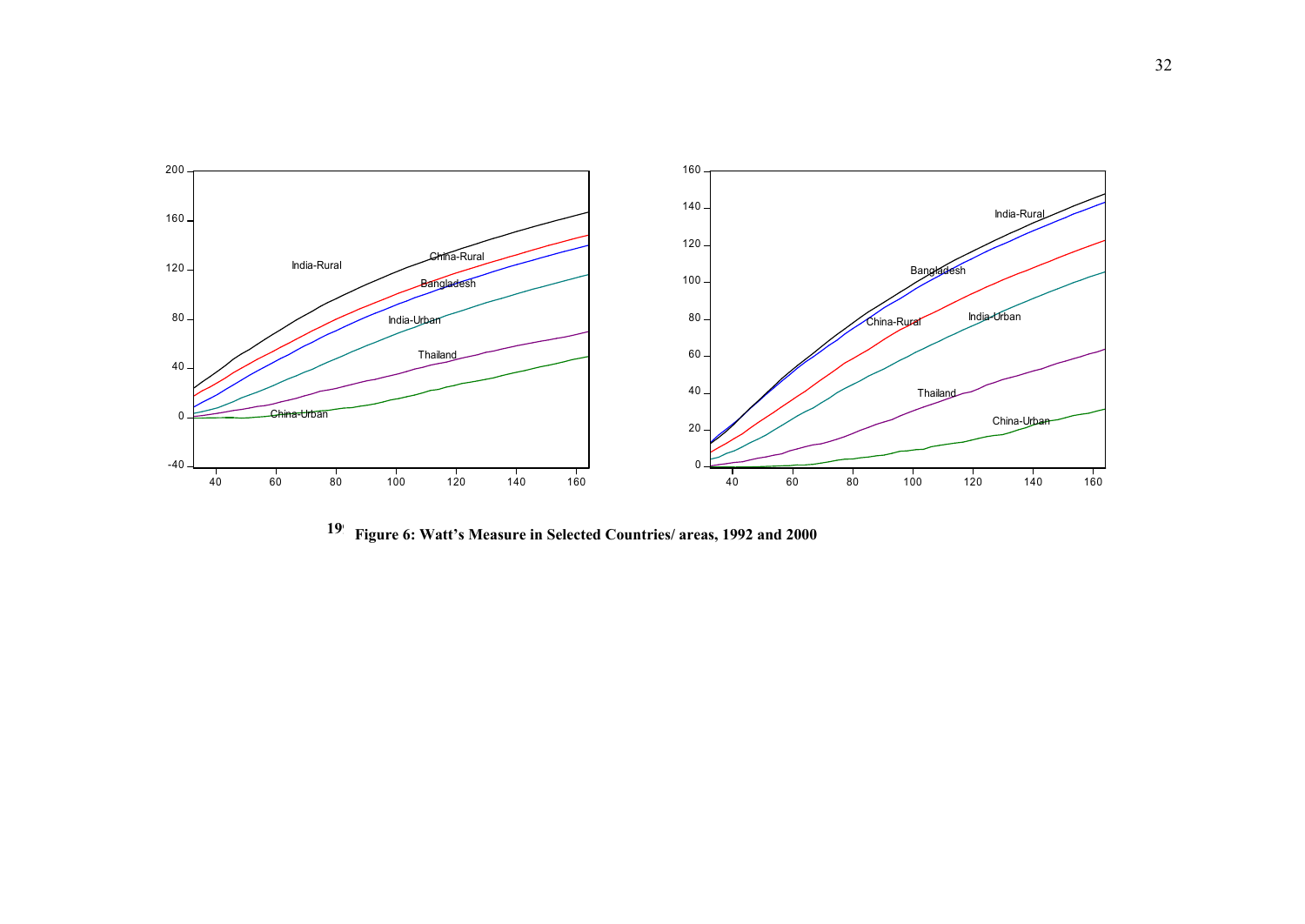

**Figure 7: Sen's Measure in Selected Countries/ areas, 1992 and 2000**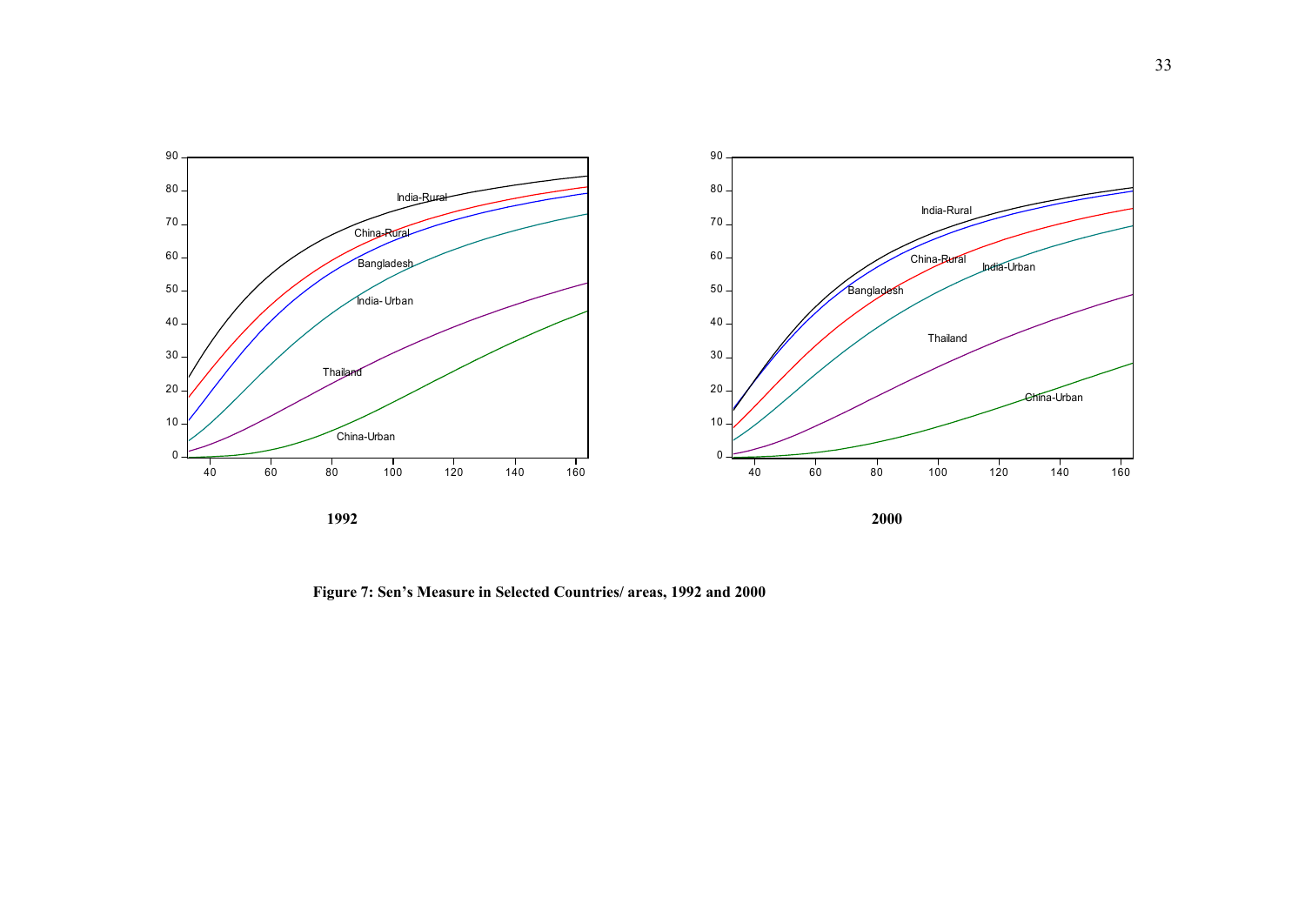

**Figure 8: Selected Poverty Measures for Different Countries/areas in 1992 and 2000**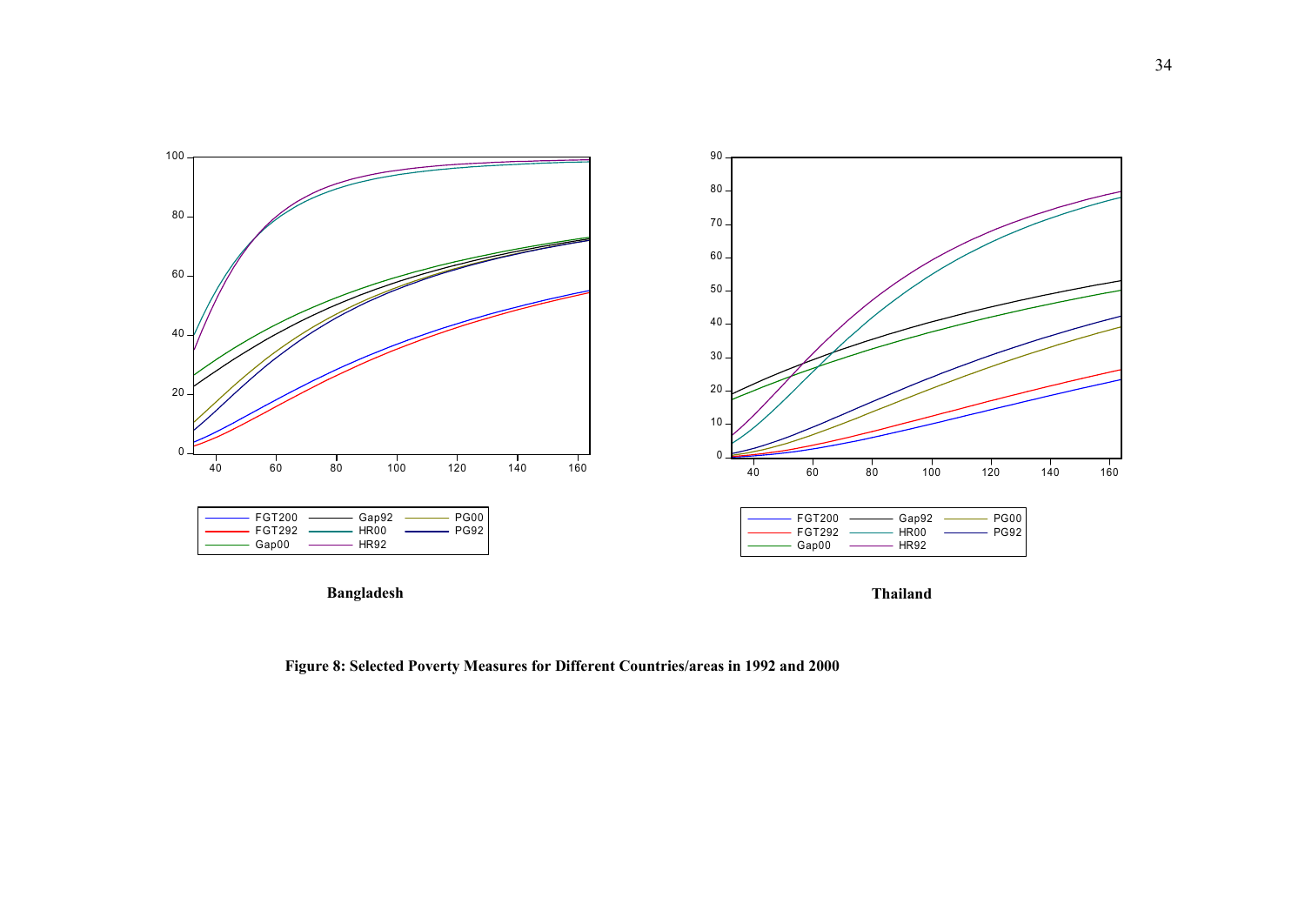

**Figure 8 cont.: Selected Poverty Measures for Different Countries/areas in 1992 and 2000**